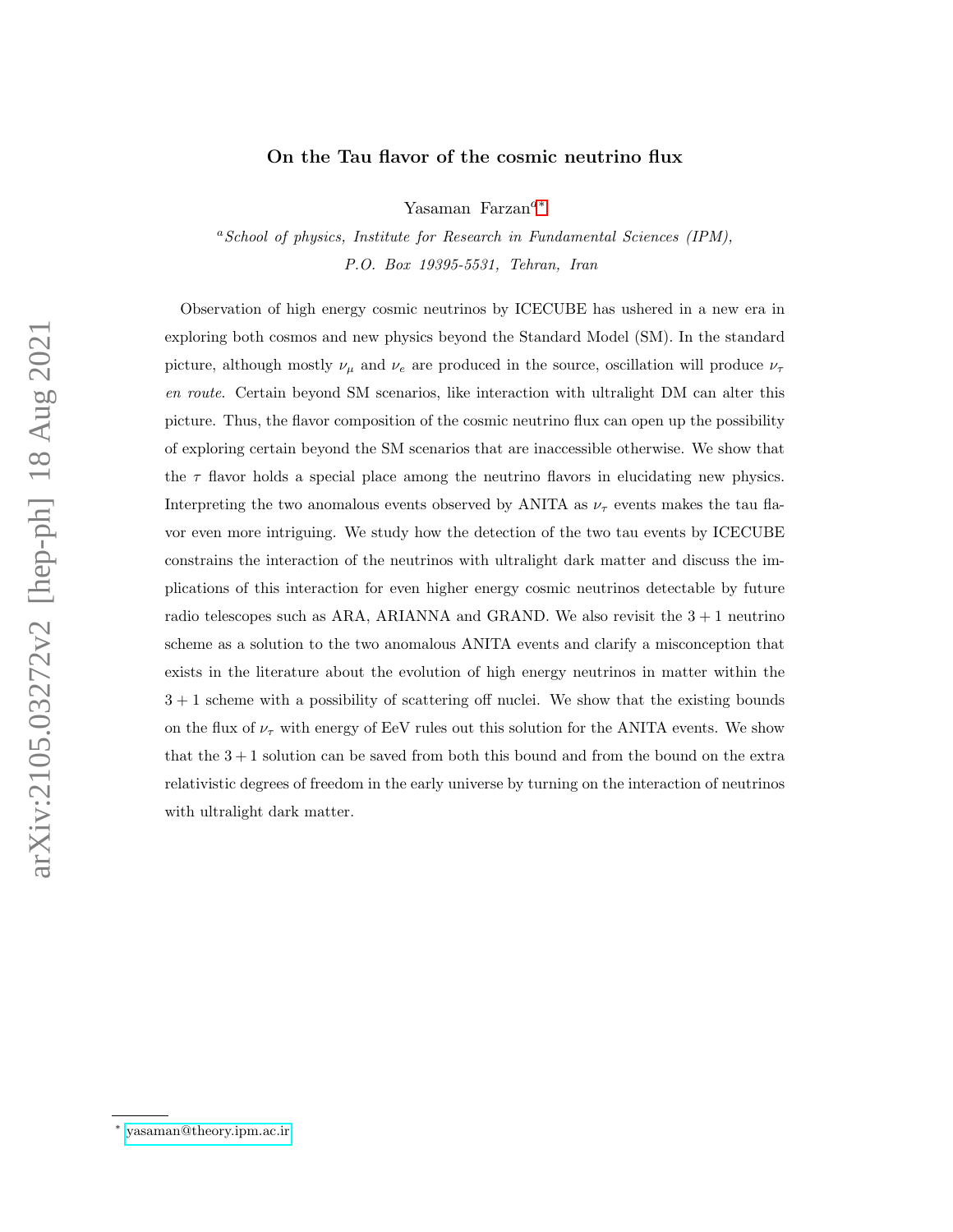#### I. INTRODUCTION

For millennia, humans have gazed at the night sky with fascination and have tried to learn about the stars. In the 20th century, for the first time, humans were able to study the cosmos by electromagnetic waves outside the narrow optical window as well as by detecting the cosmic ray. In the second decade of the 21st century, we have truly entered the multi-messenger era as detecting cosmic neutrinos and gravitational waves provide alternative means to extract information about the faraway sources. ICECUBE with registering over 60 events with energy higher than 60 TeV is a key player (see table II.3 of [\[1\]](#page-16-0)). The energy spectrum, directionality and the flavor of the incoming neutrinos can provide information on the potential sources and/or on beyond SM effects showing up at extremely large baselines and/or energies associated with the cosmic rays.

The canonical scenario for the production of ultrahigh energy neutrinos is the scattering of high energy protons off other protons or photons leading to the charged pion production and their subsequent decay into neutrinos. The flavor composition of neutrinos at the source in this scenario is  $\nu_e$ :  $\nu_\mu$  :  $\nu_\tau$  = 1 : 2 : 0 which due to the neutrino oscillation en route will be converted to  $\nu_e : \nu_\mu : \nu_\tau = 1 : 1 : 1$  when they reach the Earth. It has been shown that within the SM, deviation from the democratic prediction (*i.e.*,  $\nu_e : \nu_\mu : \nu_\tau = 1 : 1 : 1$  in the Earth) cannot be significant. More precisely, only a small fraction of the area of the flavor ternary triangle is accessible by variation within the standard model (*i.e.*, by assuming total or partial muon energy loss at the source or by invoking a significant contribution from the neutron decay at the source) [\[2\]](#page-16-1). Even by turning on new physics such as the neutrino decay [\[3\]](#page-16-2), quantum decoherence, pseudo-Dirac neutrino, the accessible region in the ternary triangle remains small [\[2\]](#page-16-1). In particular, the flux at Earth will still include a significant  $\nu_{\tau}$  component. <sup>[1](#page-1-0)</sup>

In Ref. [\[4\]](#page-16-3), it is shown that a coupling of current-current form between neutrinos and the background ultralight dark matter can induce an effective mass for neutrinos of Lorentz and flavor structure  $V_{\alpha} \nu_{\alpha}^{\dagger} \nu_{\alpha}$ . For conventional neutrino fluxes and beams such as those produced in the stars or core collapse supernovae, in the atmosphere or in the anthropogenic sources, this induced mass is negligible compared to  $\Delta m_{12}^2/(2E_\nu)$  and its effects are therefore negligible. However, for higher energy cosmic neutrinos detectable by neutrino telescopes, the effective mass induced by the DM can be dominant. If this effective mass is flavor diagonal (similarly to the prediction of the  $L_{\mu} - L_{\tau}$ model proposed in [\[4\]](#page-16-3)), the effective mixing is suppressed in the environments such as the galactic

<span id="page-1-0"></span><sup>&</sup>lt;sup>1</sup> If the flux originates from the neutron decay, the flux at the source will be composed of  $\nu_e : \nu_\mu : \nu_\tau = 1 : 0 : 0$ which after propagating cosmic distances will have flavor composition of  $\nu_e : \nu_\mu : \nu_\tau = 0.58 : 0.21 : 0.21$ .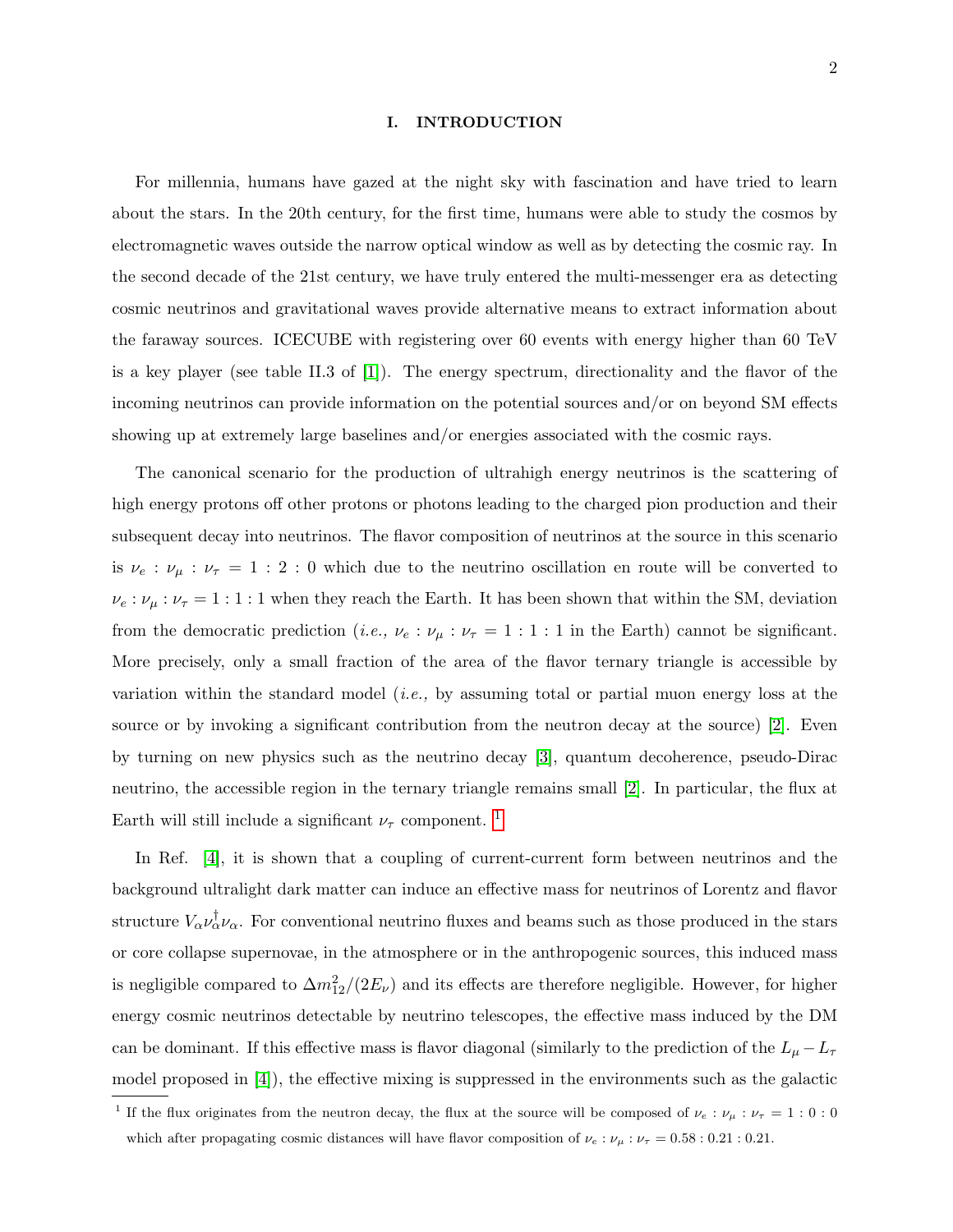Dark Matter (DM) halo where the DM density is high. As a result, a neutrino state produced in a halo maintains its flavor traveling from the DM halo of a far galaxy up to the halo of our galaxy. In other words, the flavor ratio would remain  $\nu_e : \nu_\mu : \nu_\tau = 1 : 2 : 0$ . Recently, ICECUBE has observed two  $\tau$  neutrino events with total deposited energies of 100 TeV and 2 PeV [\[5\]](#page-16-4), shifting the observed flavor pattern towards the SM prediction and ruling out the zero  $\nu_{\tau}$  flux hypothesis at 2.8  $\sigma$  C.L. In this paper, we derive bounds on the parameters of the model considering this new observation and discuss that the dark matter effects proposed in [\[4\]](#page-16-3) can still be significant for high energy cosmic neutrinos in the energy range of EeV. We discuss the implications of different possible observations via detectors such as ARA [\[6\]](#page-16-5), ARIANNA [\[7\]](#page-16-6) and GRAND [\[8\]](#page-16-7), considering that GRAND will only detect extensive showers from  $\nu_{\tau}$  flux but the other two can distinguish  $\nu_{\tau}$ events from Askaryan emission by other flavors.

On the other hand, the ANITA radio telescope array flying over Antarctica has reported two mysterious events that may originate from  $\nu_{\tau}$  emerging from deep down the Earth with energy of  $~\sim 0.6$  EeV. What makes these events anomalous is that the Earth is opaque for neutrinos at these energies. Although some explanations within the SM have been proposed [\[9,](#page-16-8) [10\]](#page-16-9), the possibility of a glimpse on new physics by ANITA is too exciting to dismiss. One possibility which was first proposed in [\[11\]](#page-16-10) (see also [\[12\]](#page-16-11)) is based on the introduction of a new fermion originating from cosmologically distant sources with mean free path in the Earth mantle comparable to the chords corresponding to the ANITA events (*i.e.*, 5000-7500 km), converting to  $\nu_{\tau}$  via scattering off matter in the vicinity of ANITA. An example for such messenger is the sterile neutrino mixed with  $\nu_{\tau}$ . That is the 3 + 1 scheme with  $U_{\tau}$ 4  $\neq$  0. After clarifying a misconception that exists in the literature about propagation of mass eigenstates in matter in the presence of absorption of the active component, we discuss the possible sources of production of such high energy sterile neutrinos. We show that, along with a  $\nu_s$  flux, the source will also emit  $\nu_{\tau}$  on whose flux at these energies there is a strong bound [\[13,](#page-17-0) [14\]](#page-17-1).

Moreover, the  $3 + 1$  scheme is ruled out by the cosmological bounds on the extra relativistic degrees of freedom in the early universe. As shown in [\[15\]](#page-17-2), the coupling of neutrinos to ultralight dark matter can save the  $3 + 1$  scheme from the cosmological bounds as the effective induced flavor diagonal mass in the early universe will be large enough to suppress the effective mixing and therefore the  $\nu_s$  production in the early universe. We revisit the 3+1 solution to the ANITA events in the presence of DM effects and show that the solution can be revived because the accompanying  $\nu_{\tau}$  flux that reach the Earth can be small.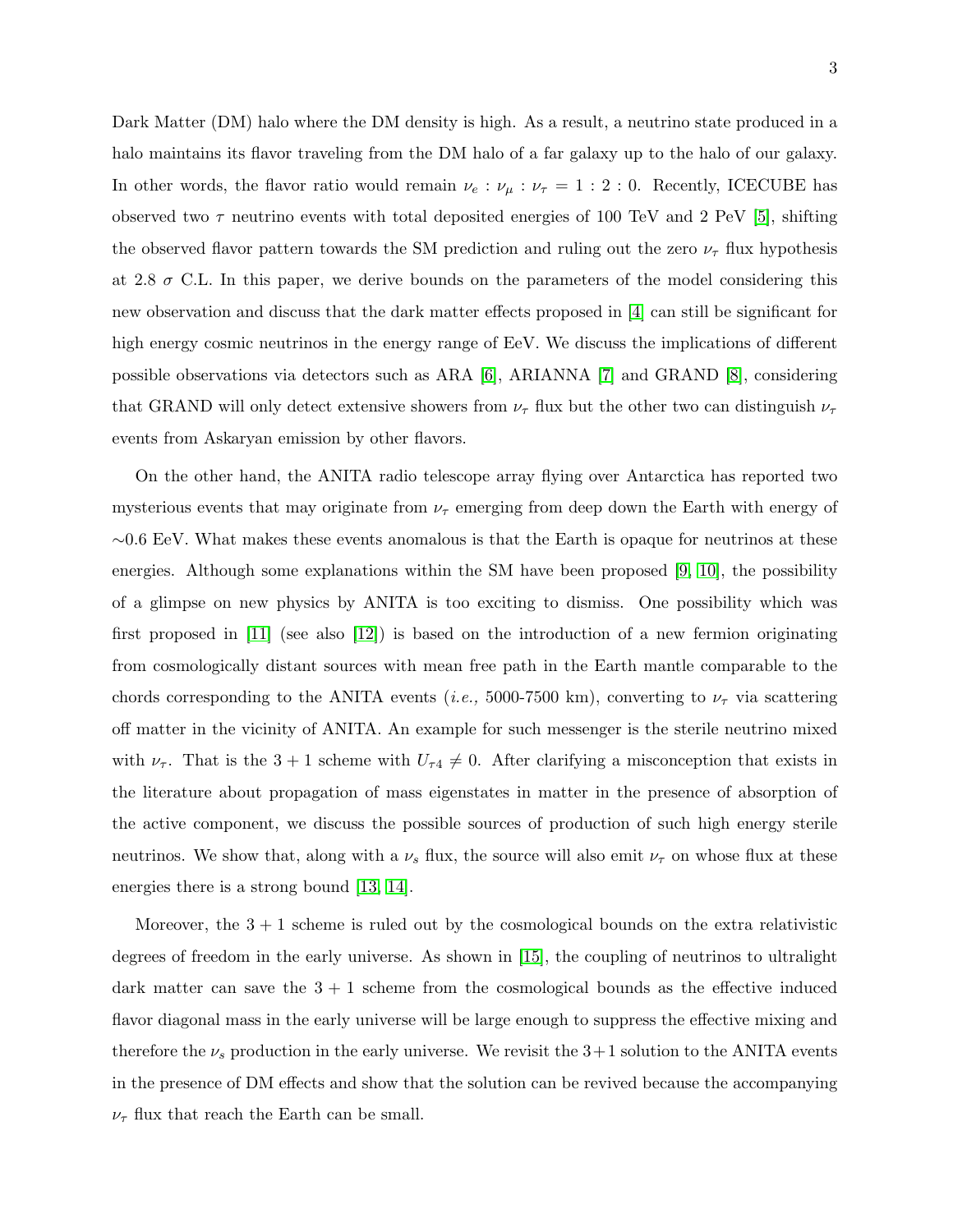This paper is organized as follows. In sect. [II,](#page-3-0) the possibility of  $\nu_{\tau}$  production as a sub-dominant component in cosmic neutrino sources is briefly discussed. In sect. [III,](#page-4-0) the 3+1 scheme as a solution for the ANITA anomaly is revisited and the predictions for the successor of ANITA are discussed. In sect. [IV,](#page-9-0) a bound from recent  $\nu_{\tau}$  observation by ICECUBE on the coupling of neutrinos to ultralight DM is derived. The implications for cosmogenic neutrinos and for other possible EeV neutrinos are also discussed. In sect. [V,](#page-11-0) we show that the coupling of neutrino to ultralight DM can relax the bounds on the 3+1 scheme. Conclusions are reviewed in sect. [VI.](#page-14-0)

### <span id="page-3-0"></span>II.  $\nu_{\tau}$  PRODUCTION AT THE SOURCE

The high energy neutrinos can be produced by the scattering of accelerated high energy protons off either the protons in the source or off a photon gas. In the case of cosmogenic neutrinos, the scattering is off the ambient CMB photons. In the majority of the models for the neutrino production in the Tidal Disruption Events (TDE) [\[16\]](#page-17-3) (see also, [\[17,](#page-17-4) [18\]](#page-17-5)), in GRBs [\[19\]](#page-17-6) and in the AGNs [\[20,](#page-17-7) [21\]](#page-17-8), the scattering of the energetic protons takes place off a distribution of photons rather than off protons. However, models for neutrinos from proton proton scattering in the blazars exist [\[22,](#page-17-9) [23\]](#page-17-10). Indeed, it seems the proton proton scattering explains the absence of a significant electromagnetic activity during the so-called "historic neutrino flare" observed in the direction of blazar TXS 0506+056 during October 2014 to March 2015 [\[24\]](#page-17-11). It is quite conceivable that for various source and even during different periods of activity, either pp or  $p\gamma$  scattering dominates. A systematic evaluation of the efficiency of the different possibilities at the source can be found in [\[25\]](#page-17-12). In the following, we discuss the production of  $\nu_{\tau}$  at the source for both of these mechanisms.

The production of neutrinos from the scattering of protons off photons becomes efficient when the center of mass energy of the proton photon system is equal to the  $\Delta$  mass (1.2 GeV) leading to  $p^+ + \gamma \to \Delta^+ \to n + \pi^+$ . This means  $E_\gamma E_p(1 + \cos \theta) = (m_\Delta^2 - m_p^2)/2 = 0.28 \text{ GeV}^2$  where  $\theta$ is the angle between the momenta of the proton and photon. The neutrinos from the resonance  $\Delta$ production are only  $\nu_{\mu}$ ,  $\nu_{e}$  and  $\bar{\nu}_{e}$ . To produce  $\nu_{\tau}$ , the c quarks have to be produced. The process must conserve the baryon number. Moreover, the strong and electromagnetic interactions respect c-number conservation. Thus, either  $c\bar{c}$  should be produced in pairs or the photon should interact with the intrinsic  $c$  parton inside the proton. In the former case, the lightest possible final states are  $\Lambda_c^+ D^0$ . If the photons are thermally distributed with a temperature of  $T \sim (m_\Delta^2 - m_p^2)/(2E_p)$ , the rate of  $p + \gamma \to D^0 + \Lambda_c^+$  will be suppressed by Bolzmann factor of  $\exp[-E_\gamma/T] \sim \exp[-[(m_{D^0} +$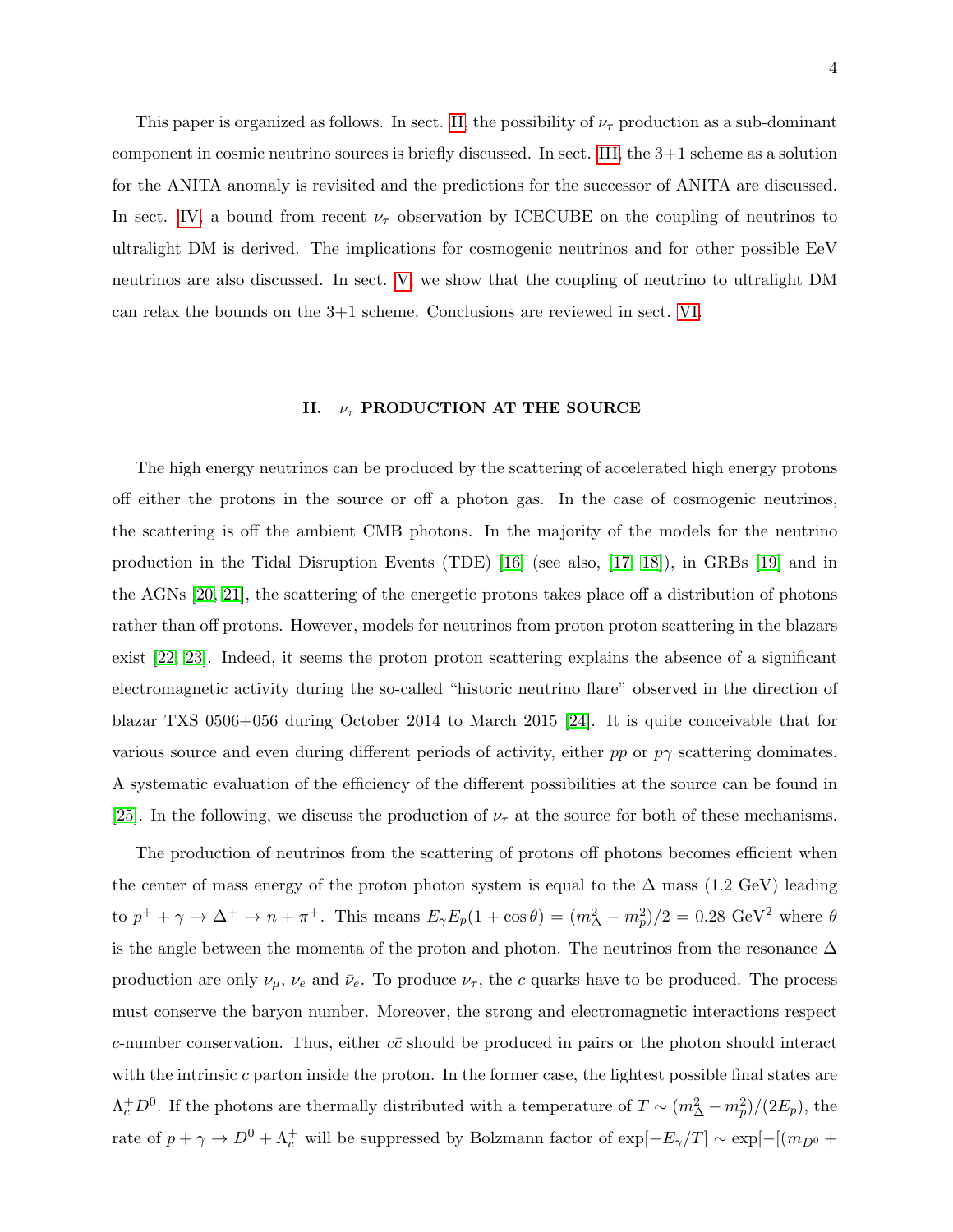$(m_{\Lambda_c^+})^2 - m_p^2/(m_\Delta^2 - m_p^2) \sim 10^{-13} \ll 1$ , making the  $\nu_\tau$  production completely negligible. The conclusion is robust even if the gas of photon has a modest Lorenz boost relative to the jet of the protons at the source. The  $\nu_{\tau}$  production by the interaction of the photon with intrinsic c quark inside the proton can be more significant. Studying this effect is however beyond the scope of the present paper. Our results applies to the cosmogenic neutrinos produced by the scattering of the high energy protons off the thermally distributed CMB photon background. Notice that  $\Delta^+ \to n\pi^+$  leads to  $\pi^+ \to \mu^+\nu_\mu$ ,  $\mu^+ \to e^+\nu_e\bar{\nu}_\mu$  so only  $\nu_e$  (rather than a mixture of  $\nu_e$  and  $\bar{\nu}_e$ ) will be produced via the resonance  $\Delta$  production. However, along the resonance production of  $\Delta^+$ ,  $p\gamma \to p\pi^+\pi^-$  and similar process can take place with a ratio of  $O(1\%)$  leading to the  $\bar{\nu}_e$  production.

For the case of the pp scattering, the produced  $\nu_{\tau}$  will also be sub-dominant but the ratio of the fluxes  $F_{\nu_{\tau}}/F_{\nu_e} = 2F_{\nu_{\tau}}/F_{\nu_{\mu}}$  at the source can be still larger than  $10^{-3}$  (far exceeding the prediction for the sources with  $p\gamma$  scattering) [\[26\]](#page-17-13). Within the standard paradigm,  $\nu_{\tau}$  can be produced en route by the oscillations of the  $\nu_{\mu}$  and  $\nu_{e}$  fluxes such that the flavor ratios at the detector become democratic. Thus, the possibility of a sub dominant  $\nu_{\tau}$  component at the source is normally neglected. However, in the presence of new physics altering the standard three neutrino oscillation pattern, the sub dominant  $\nu_{\tau}$  component at the source may become important. In the following, we discuss two examples of such possibilities.

# <span id="page-4-0"></span>III.  $\nu_{\tau}$  MIXED WITH A STERILE NEUTRINO,  $\nu_{s}$  AND THE APPLICATION FOR ANITA

While there are strong bounds on the mixing of  $\nu_{\mu}$  and  $\nu_{e}$  with  $\nu_{s}$ , the bound on the mixing between  $\nu_{\tau}$  and  $\nu_s$  is relatively relaxed. Indeed, for vanishing  $U_{\mu 4}$  and  $U_{e4}$ ,  $|U_{\tau 4}|^2$  can be as large as 0.18 [\[27\]](#page-17-14). If only  $\nu_{\tau}$  mixes with  $\nu_s$ , in the absence of the  $\nu_{\tau}$  production at the source, the flux will only contain  $\nu_1$ ,  $\nu_2$  and  $\nu_3$ , without any contribution from  $\nu_4$ . Let us take the flavor ratio at the source to be  $F_e^s : F_\mu^s : F_\tau^s : F_s^s = 1 : 2 : f : 0$  where  $f = 0$  for the  $p\gamma$  source and  $10^{-3} < f < 1$ for the pp source. After propagating the long distance between the source and the Earth, the mass eigenstates decohere. It is therefore more convenient to write the flux composition in the mass basis,  $F_1 : F_2 : F_3 : F_4 = 1 : 1 : 1 + f(1-|U_{\tau 4}|^2) : f|U_{\tau 4}|^2$ . For ultrahigh energy neutrinos with  $E_{\nu} \stackrel{\geq}{\sim} \text{EeV}$ , where active neutrinos become absorbed by the Earth, the sub-dominant  $\nu_4$  component may have a significant impact. Ref. [\[11\]](#page-16-10) has suggested  $\nu_4$  with  $|U_{\tau4}| \sim 0.1$ , as a solution for the anomalous  $\nu_{\tau}$ -like events observed by ANITA. The mass of  $\nu_4$  should be lighter than MeV; otherwise, it will decay into lighter neutrino states before traversing cosmological distances. Ref. [\[11\]](#page-16-10) does not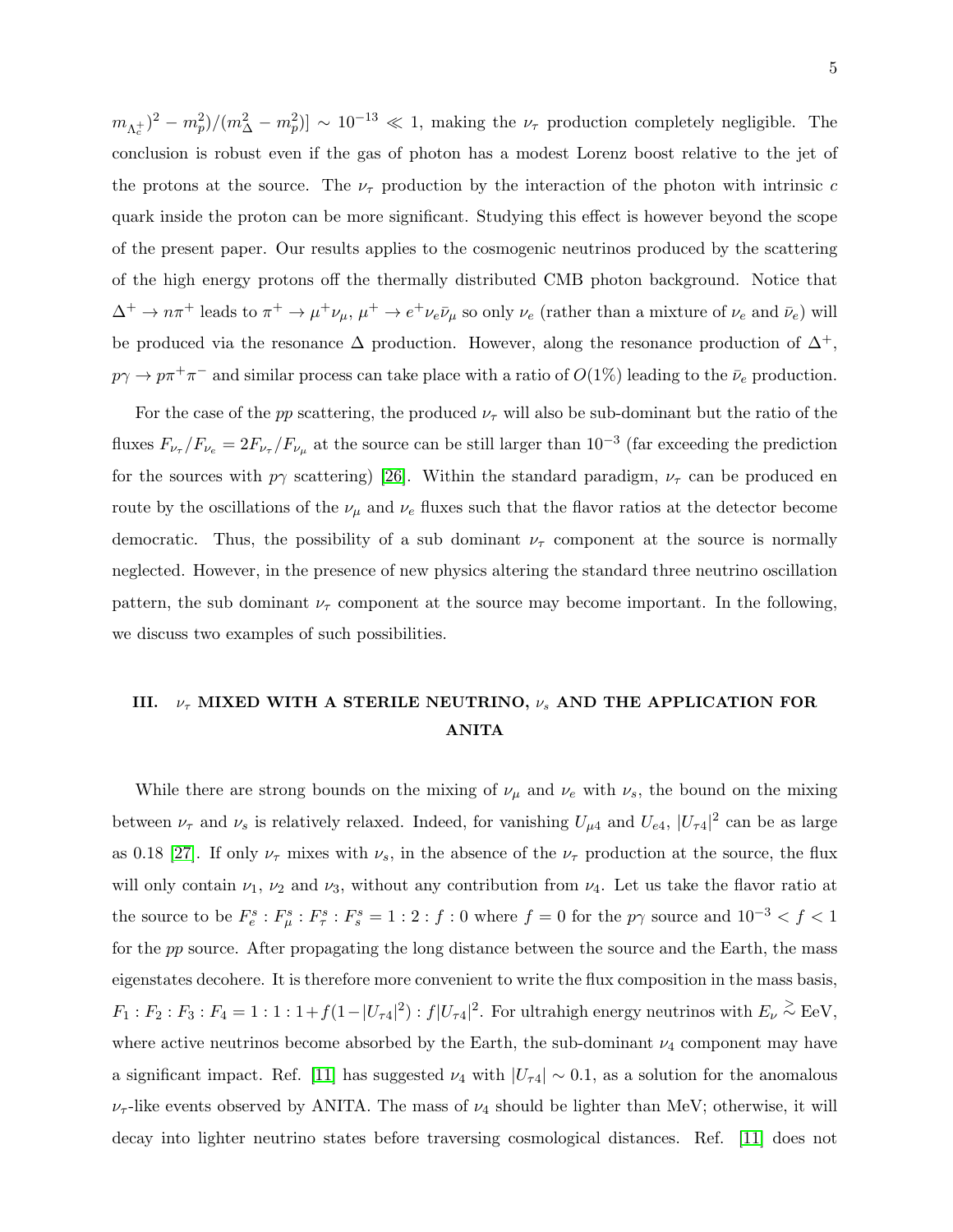specify the source for  $\nu_4$  but it argues that the source should be a transient such as the flares of AGNs, GRBs and TDE to avoid the bounds from time integrated flux measured by ICECUBE and AUGER.<sup>[2](#page-5-0)</sup> The basis of the idea in Ref. [\[11\]](#page-16-10) is as follows. The cross section of the scattering of  $\nu_4$ is given by that of  $\nu_{\tau}$  times the mixing square [*i.e.*,  $\sigma(\nu_4 + \text{nucleus}) = |U_{\tau 4}|^2 \sigma(\nu_{\tau} + \text{nucleus})$ ] so by taking  $|U_{\tau 4}|^2 \sim 0.1$ , the mean free path of  $\nu_4$  will be of order of the chord size  $(i.e., L \sim 5000 \text{ km})$ and the majority of the  $\nu_4$  flux will survive traversing the Earth. Then, thanks to its mixing with  $\nu_{\tau}$  it can produce  $\tau$  in the vicinity of the ANITA detector. This picture is not entirely valid because while the high energetic  $\nu_4$  traverses the Earth, it loses its active component and will emerge in the vicinity of ANITA as  $\nu_s$  rather than a mixture of  $\nu_s$  and  $\nu_{\tau}$ , unable to produce  $\tau$ . Let us study the propagation more systematically, considering a large mass splitting of  $\Delta M^2$  between  $\nu_4$  and the rest of the neutrino mass eigenstates,  $\Delta M^2 \gg |\Delta m^2_{31}|$ .

The evolution of the neutrino states in the flavor basis,  $\psi^T = (\nu_e, \nu_\mu, \nu_\tau, \nu_s)$  can be described by

$$
i\frac{d\psi}{dt} = \left[ U \cdot \text{diag}(0, \Delta m_{21}^2 / (2E_\nu), \Delta m_{31}^2 / (2E_\nu), \Delta M^2 / (2E_\nu)) \cdot U^\dagger \right. \\
\left. + \text{diag}(\sqrt{2}G_F (N_e - N_n/2), -\sqrt{2}G_F N_n/2, -\sqrt{2}G_F N_n/2, 0) \right. \\
\left. - i \text{ diag}(\Gamma/2, \Gamma/2, \Gamma/2, 0) \right] \psi \tag{1}
$$

where the only unusual term is the last one which takes care of the scattering of active neutrinos off matter. Γ is the rate of the scattering which for  $E_\nu \gg m_\tau$  is equal for all three active neutrinos. For these energies,  $\Delta m_{21}^2 L/2E_\nu, \Delta m_{31}^2 L/2E_\nu \ll 1$  (with  $L < 2R_\oplus$ ) so we can safely set  $\Delta m_{21}^2, \Delta m_{31}^2 \simeq$ 0. We however keep  $\Delta M^2$  and study the range for which it can lead to nontrivial effects. Since we assume  $U_{e4} = U_{\mu 4} = 0$ , we can write U as

$$
\begin{pmatrix}\nU_{e1} & U_{e2} & U_{e3} & 0 \\
U_{\mu 1} & U_{\mu 2} & U_{\mu 3} & 0 \\
\cos \alpha U_{\tau 1} & \cos \alpha U_{\tau 2} & \cos \alpha U_{\tau 3} & \sin \alpha \\
-\sin \alpha U_{\tau 1} & -\sin \alpha U_{\tau 2} & -\sin \alpha U_{\tau 3} & \cos \alpha\n\end{pmatrix},
$$
\n(2)

where  $U_{\beta i}$  with  $\beta \in \{e, \mu, \tau\}$  and  $i \in \{1, 2, 3\}$  are the elements of the PMNS matrix. We can therefore write

$$
|\nu_1\rangle = U_{e1}|\nu_e\rangle + U_{\mu 1}|\nu_\mu\rangle + \cos\alpha U_{\tau 1}|\nu_\tau\rangle - \sin\alpha U_{\tau 1}|\nu_s\rangle
$$

<span id="page-5-0"></span><sup>&</sup>lt;sup>2</sup> In Ref. [\[11\]](#page-16-10), the decay of ultraheavy dark matter (with a mass of few PeV) is suggested as the source of  $\nu_4$  but such a source is not transient.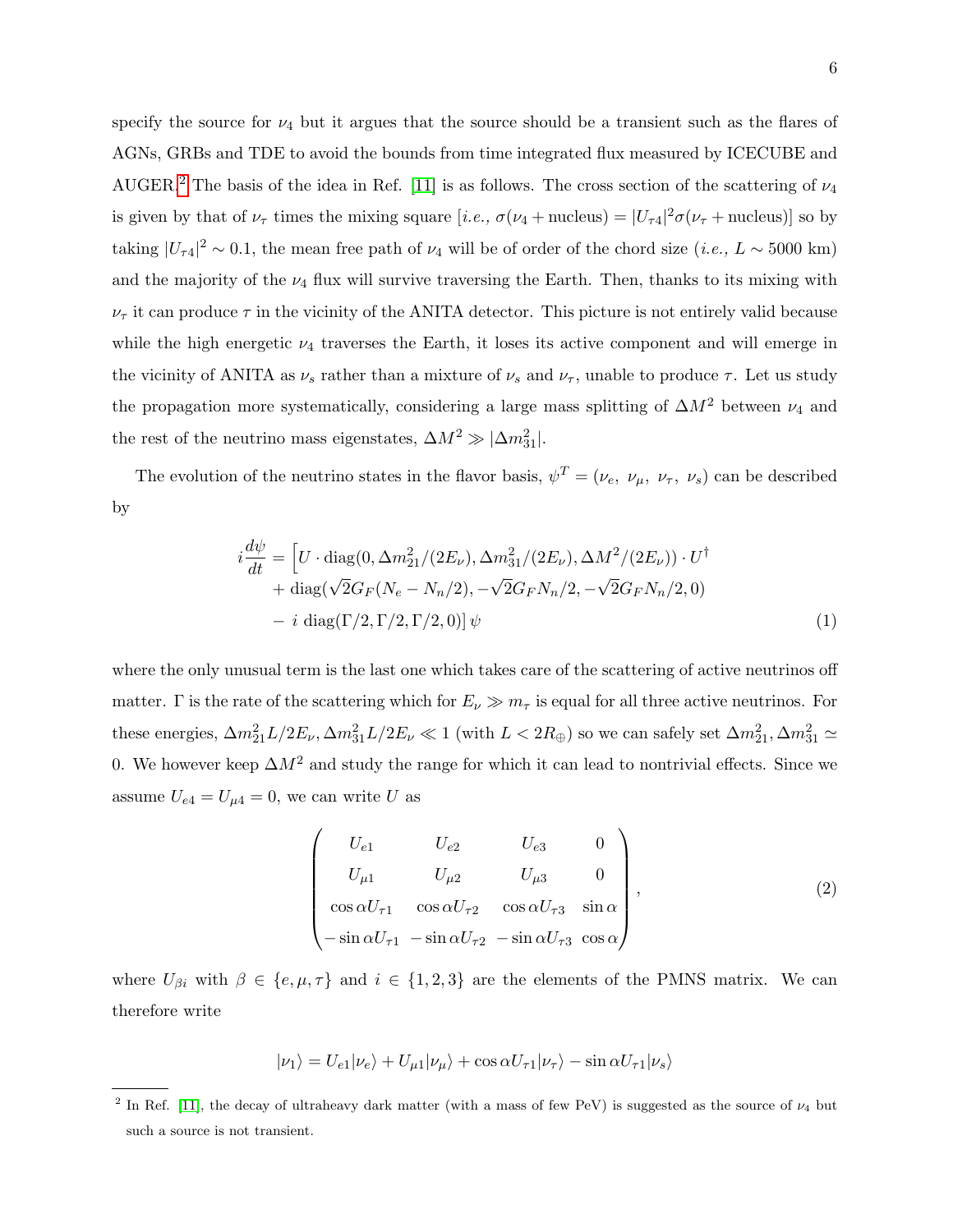$$
|\nu_2\rangle = U_{e2}|\nu_e\rangle + U_{\mu 2}|\nu_\mu\rangle + \cos \alpha U_{\tau 2}|\nu_\tau\rangle - \sin \alpha U_{\tau 2}|\nu_s\rangle
$$
  
\n
$$
|\nu_3\rangle = U_{e3}|\nu_e\rangle + U_{\mu 3}|\nu_\mu\rangle + \cos \alpha U_{\tau 3}|\nu_\tau\rangle - \sin \alpha U_{\tau 3}|\nu_s\rangle
$$
  
\n
$$
|\nu_4\rangle = \sin \alpha|\nu_\tau\rangle + \cos \alpha|\nu_s\rangle.
$$
 (3)

Bearing in mind that  $\Gamma L/2 \gg 1$ , let us first discuss the limit that  $\Delta M^2 L/2E_\nu \ll 1$ . In this limit, the  $|\nu_i\rangle$  ( $i \in \{1,2,3\}$ ) states entering the Earth will emerge from the other side as  $|\nu_i\rangle \rightarrow$  $-\sin \alpha U_{\tau i}|\nu_{s}\rangle$ . In other words, in the presence of mixing with the sterile neutrino, the three light (mostly active) neutrino mass eigenstates will not be entirely absorbed and their small sterile component will survive. Similarly,  $|\nu_4\rangle \rightarrow \cos \alpha |\nu_s\rangle$ . Independently of starting with either of neutrino mass eigenstates, after traversing the Earth, only the  $\nu_s$  component survives which cannot produce  $\tau$  via the electroweak interactions. In order to have the  $\nu_s \to \nu_\tau$  oscillation,  $1 \stackrel{<}{\sim} \Delta M^2 L/E_\nu$ . Thus, taking  $L \sim 5000$  km and  $E_{\nu} \sim \text{EeV}$ ,  $\sqrt{\Delta M^2}$  should be larger than ~ 100 eV. For 1  $\stackrel{\leq}{\sim}$  $\Delta M^2 L/E_\nu$ ,  $P(\nu_4 \to \nu_\tau)$  can be as large as ~ 0.1 sin<sup>2</sup>  $\alpha$ . Fig. [1](#page-7-0) shows the probability of conversion of  $\overset{(-)}{\nu}_3$  or  $\overset{(-)}{\nu}_4$  arriving at the Earth into  $\overset{(-)}{\nu}_7$  after traversing a chord of size L in the mantle. The difference between neutrino and antineutrino comes from flipping the sign of the matter effects. The difference between the probabilities reflects the importance of matter effects. We have assumed a mixing only between  $\nu_s$  and  $\nu_\tau$  parameters,  $|U_{\tau 4}|^2 = 0.1$ . We have focused on  $E_\nu = \text{EeV}$  to be close to the energies of the ANITA events. At this energy, the cross section of the neutrino is  $1.1 \times 10^{-32}$ cm<sup>2</sup> [\[13,](#page-17-0) [28\]](#page-17-15), leading to  $\Gamma = 0.003 \text{ km}^{-1}$  for  $\rho = 4.5 \text{ gr/cm}^3$  in the mantle. The oscillation probabilities are close to maximal around  $\Delta M^2/2E_\nu = 0.35\Gamma \sim R_\oplus^{-1}$ . As seen from the figure for these parameters  $P(\bar{\nu}_3 \to \bar{\nu}_7)$  and  $P(\nu_4 \to \nu_7)$  can be as large as ~ 10<sup>-3</sup> and 0.02, respectively. Indeed for  $\Delta M^2/(2E_\nu) \sim \Gamma$ ,  $P(\nu_4 \to \nu_\tau) \sim 0.1 \sin^2 \alpha$ . Moreover, as long as  $\sin \alpha > 0.01$ ,  $P(\nu_3 \to \nu_\tau)$  $\nu_{\tau}$ ) ~ 0.1 sin<sup>4</sup>  $\alpha$ . For smaller sin  $\alpha$ , the effect of the oscillation between  $\nu_s$  and  $\nu_{\tau}$  at energies of EeV in the Earth is negligible so the  $\sin^4 \alpha$  scaling does not hold. Taking  $\Delta M^2/E_\nu \gg R_\oplus^{-1}$ , we find that  $P(\nu_4 \to \nu_\tau) \simeq P(\bar{\nu}_4 \to \bar{\nu}_\tau) \sim 0.01(\sin^2 \alpha/0.1)$  and  $P(\nu_3 \to \nu_\tau) \simeq P(\bar{\nu}_3 \to \bar{\nu}_\tau) \to 0.$ 

Consider a neutrino flux with a flavor ratio of  $(F_{\nu_e}: F_{\nu_\mu}: F_{\nu_\tau}: F_{\nu_s}) = (1:2: f:0)$  which, as discussed before, at arrival at the Earth can be described in the mass basis as  $(F_1 : F_2 : F_3 : F_4)$  =  $(1:1:1+f(1-|U_{\tau 4}|^2):f|U_{\tau 4}|^2)$  with a normalization of F at arrival. As shown in [\[13,](#page-17-0) [14\]](#page-17-1),  $\nu_{\tau}$ flux at this energy leads to a regenerated lower energy neutrino flux on which ICECUBE has put a bound. The bound on F for EeV energies is  $10^{-7}$  cm<sup>-2</sup>. The contributions from  $\nu_3$  and  $\nu_4$  to the  $\nu_{\tau}$  events at the detector will be respectively given by  $F(1+f)P(\nu_3 \to \nu_{\tau}) \sim 0.1F(1+f)\sin^4 \alpha$ and  $F f \sin^2 \alpha P(\nu_4 \to \nu_\tau)$ . As discussed before, the contribution from the  $\nu_\tau$  production at the source, f, is smaller than 1. Thus, as long as  $\nu_s$  is not directly produced at the source,  $\nu_3 \to \nu_\tau$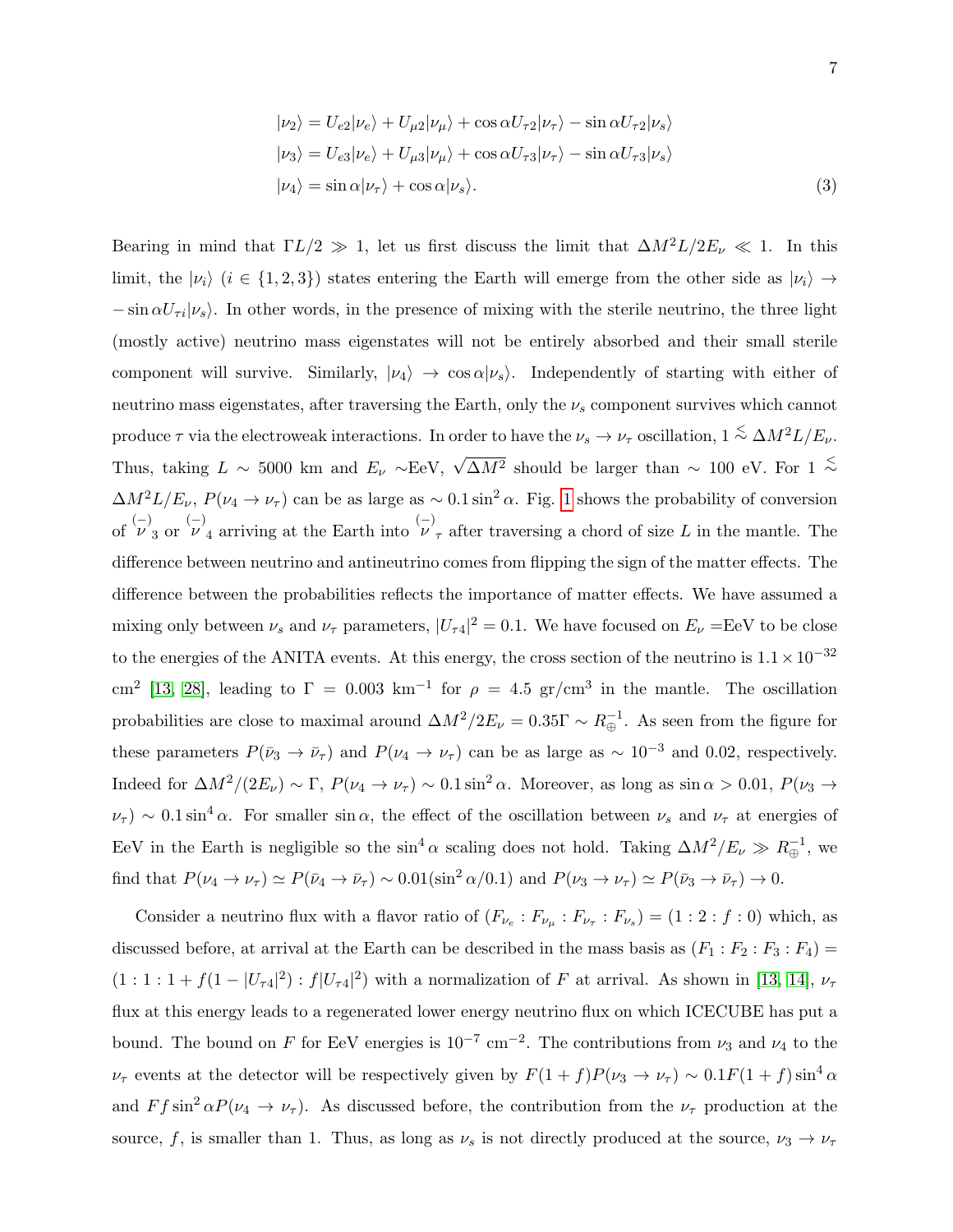

<span id="page-7-0"></span>FIG. 1. Oscillation probability versus the size of the traversed chord. We have taken  $E_{\nu} = \text{EeV}$ ,  $\Gamma =$ 0.003 km<sup>-1</sup> (corresponding to  $\rho = 4.5$  gr/cm<sup>3</sup> and cross section of  $1.1 \times 10^{-32}$  cm<sup>2</sup> taken from [\[13\]](#page-17-0)),  $|U_{\tau 4}|^2 = \sin^2 \alpha = 0.1$  and  $\Delta M^2 / 2E_\nu = 0.35\Gamma$  which corresponds to  $\sqrt{\Delta M^2} = 643$  eV. The orange and blue lines respectively correspond to the antineutrino and neutrino modes.

will dominate the  $\tau$  events.

Considering the upper bound on F, even in the favorable parameter range  $\sin^2 \alpha = 0.1$  and  $\Delta M^2/(2E_\nu) \sim 0.3\Gamma$ , the flux of  $\nu_\tau$  after passing the mantle cannot be larger than  $10^{-10}$  cm<sup>-2</sup>. Considering that the acceptance of ANITA is  $\sim 2 \times 10^9$  cm<sup>2</sup> [\[13\]](#page-17-0) (See also [\[29\]](#page-17-16)), this means the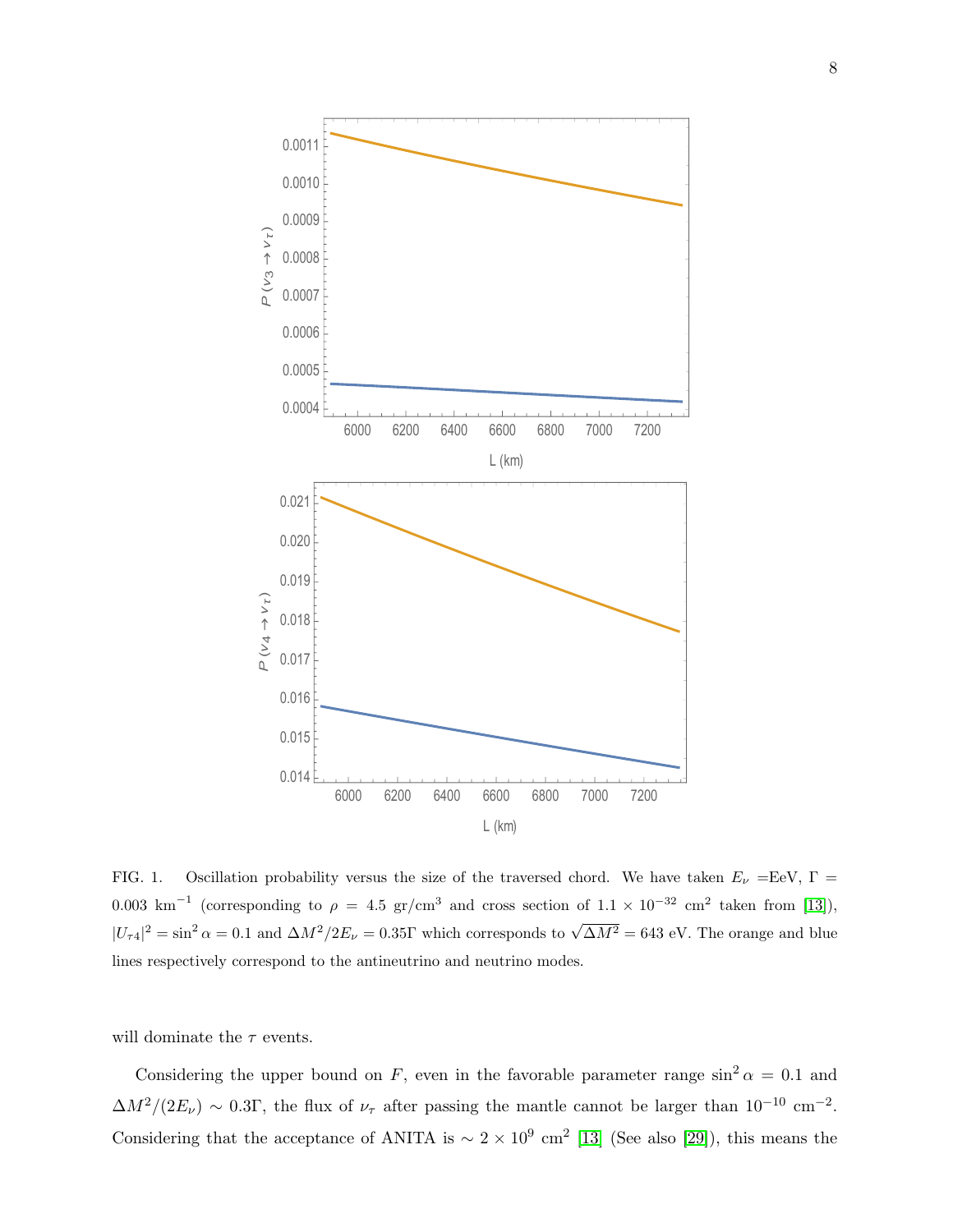number of  $\tau$  like events will be too small to explain the ANITA events. Some possibilities to enhance the predicted number of  $\tau$  events at ANITA are the following: 1) If  $\nu_s$  also mixes with  $\nu_e$  or  $\nu_\mu$ , the flux of  $\nu_4$  reaching the Earth will be given by  $F(2|U_{\mu 4}|^2 + |U_{e4}|^2)$ . The upper bound on  $|U_{\mu 4}|^2$  and  $|U_{e4}|^2$  are of order of  $10^{-2}$  [\[27\]](#page-17-14). The flux after traversing the Earth will then be  $F(2|U_{\mu 4}|^2 + |U_{e4}|^2)P(\nu_4 \to \nu_\tau) \stackrel{<}{\sim} (\text{few} \times 10^{-4})F$ . Taking  $F \sim 10^{-7}$  cm<sup>-2</sup>, again the number of events at ANITA will be smaller than 0.1. 2) Production of  $\nu_s(\simeq \nu_4)$  at the source such that  $P(\nu_4 \to \nu_\tau) F_{\nu_s} / F_{\nu_\mu} \stackrel{>}{\sim} 0.02$ . That is the flux of  $\nu_s$  at the source should be larger than the flux of  $\nu_{\tau}$ . Obtaining such large  $\nu_{s}$  flux at the source is very challenging, especially considering that there are strong bounds on the branching ratios of meson decays into  $\nu_s$ :  $Br(\pi^+ \to e^+ \nu_s) \ll Br(\pi^+ \to e^- \nu_s)$  $\mu^+\nu_s$  < 10<sup>-3</sup> and  $Br(\pi^0 \to \bar{\nu}\nu_s)$  < 10<sup>-7</sup>. 3) Relaxing the upper bound on F. The upper bound comes from the regeneration of the lower neutrino flux from high energy  $\nu_{\tau}$  flux. The  $\tau$  produced from the CC interaction of  $\nu_{\tau}$  decays back into  $\nu_{\tau}$  before losing a significant portion of its energy but the muon produced by the CC interaction of  $\nu_{\mu}$  loses significant energy before decaying back into  $\nu_{\mu}$ . The electron from CC interaction of  $\nu_e$  becomes of course absorbed before producing  $\nu_e$ . If there is a mechanism like the one introduced in [\[4\]](#page-16-3), to maintain  $\nu_e$  and  $\nu_\mu$  as the initial flavor, there will be no reproduced lower energy flux to be detected by ICECUBE so the bound on  $F$  can be relaxed. We will return to this possibility after revisiting the bounds on the scenario proposed in [\[4\]](#page-16-3).

In future with detectors with larger acceptance such as POEMMA [\[30\]](#page-17-17) there will be interesting possibility of testing this scenario with  $\Delta M^2/(2E_\nu) \sim (0.1-1)\Gamma$  and a value of sin<sup>2</sup>  $\alpha$  close to the present bound, provided that  $F$  is also close to the ICECUBE bound. In this exciting situation, three spectacular observations will be in the corner: (1) Further data from ICECUBE can observe transient neutrino fluxes with energies of few PeV produced by regeneration in the Earth [\[13\]](#page-17-0). (2) A coincident transient signal with energy of EeV observed by the successors of ANITA coming from deep down the Earth after crossing mantle and/or the core with directionality matched with the accompanying lower energy regenerated neutrino flux. (3) The measurement of nonzero  $|U_{\tau4}|$ in the experiments such as the upgraded  $FASER\nu$  detector during high-luminosity LHC [\[26\]](#page-17-13) or the improvement of the bounds on the unitarity of the PMNS matrix.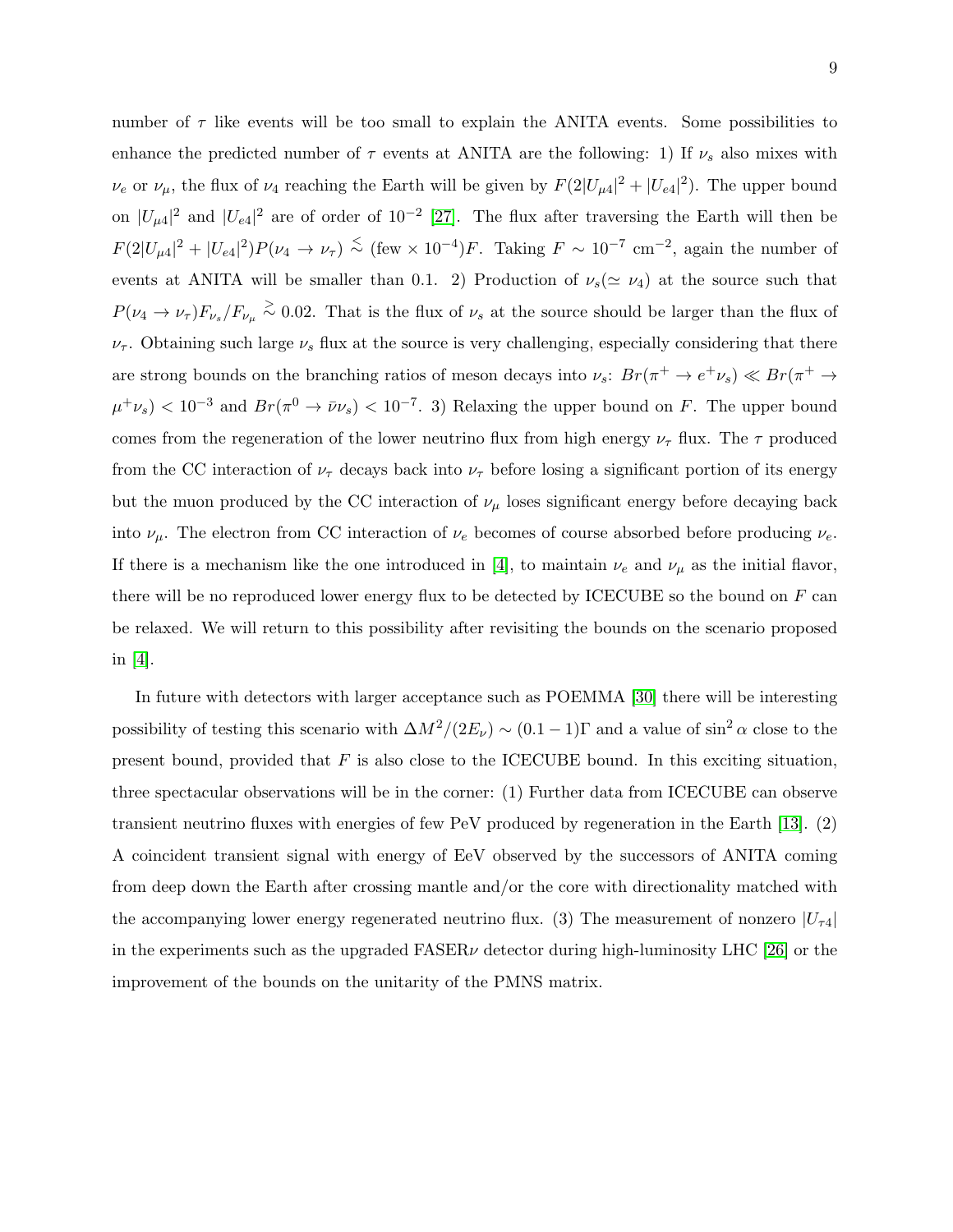#### <span id="page-9-0"></span>IV. INTERACTION WITH ULTRALIGHT DARK MATTER

In Ref. [\[4\]](#page-16-3), we have proposed a model for the interaction of the neutrinos with the background ultralight dark matter field which behaves like a classic complex scalar. The model that we have proposed is based on a  $L_{\mu} - L_{\tau}$  gauge symmetry. After integrating out the intermediate gauge boson, the interaction can be written as the following dimension six operator:

<span id="page-9-2"></span>
$$
\frac{i g_{\alpha}}{\Lambda^{2}} (\phi^{\dagger} \partial_{\mu} \phi - \phi \partial_{\mu} \phi^{*}) (\bar{\nu}_{\alpha} \gamma^{\mu} \nu_{\alpha}). \tag{4}
$$

Such an interaction will act as an effective mass of form

$$
V_{\alpha} \nu_{\alpha}^{\dagger} \nu_{\alpha} \quad \text{with} \quad V_{\alpha} = \frac{\rho_{DM}}{m_{DM}} \frac{g_{\alpha}}{\Lambda^2}.
$$
 (5)

The density of the Dark Matter (DM) in the DM halos can be  $10^5 - 10^6$  times the average DM density in the universe. Consider a neutrino with an energy of  $E<sub>\nu</sub>$  being produced in a source inside the DM halo of a galaxy and detected by a detector in the solar system which is of course again immersed in the DM halo. Both at the position of the source and at that of the detector,  $V_{\alpha}$  can be much larger than  $\Delta M^2/(2E_{\nu})$  which implies that at the source and at the detector, the flavor eigenstates and the effective mass (energy) eigenstates coincide. Considering that the DM distribution is smooth, the transition will be adiabatic, implying that the flavor of the neutrinos will not change in propagation from the source to the detector. Details are elaborated in Ref. [\[4\]](#page-16-3) so will not be repeated here. The bottom line is that the flavor ratio  $F_{\nu_e}: F_{\nu_\mu}: F_{\nu_\tau} = (1, 2, 0)$ will be maintained up to the detector and unlike the SM prediction,  $\nu_{\tau}$  will not be produced via oscillation. Discovery of the  $\nu_{\tau}$  events by ICECUBE confirms the SM picture up to energies of a few PeV so

<span id="page-9-1"></span>
$$
\frac{g_{\alpha}}{\Lambda^2} \frac{\rho_{DM}}{m_{DM}} \ll \frac{\Delta m_{31}^2}{2E_{\nu}} \sim 10^{-18} \text{ eV}.
$$
 (6)

Taking  $(g_{\alpha}/\Lambda^2)(\rho_{DM}/m_{DM}) \sim 10^{-19}$  eV, the cosmic neutrinos with energies lower than 10 PeV detected so far by ICECUBE will not be affected but higher energy neutrinos, which can be detected by the next generation telescopes such as GRAND [\[8\]](#page-16-7) or POEMMA [\[30\]](#page-17-17), can be affected. In the following, we discuss different possible sources and the strategies to unravel the secrets of DM by studying the messengers from them.

A guaranteed example for EeV neutrinos is the GZK or cosmogenic neutrinos produced by the scattering of the cosmic ray off photons of the CMB. Considering that the CMB is distributed uniformly all over the universe without clustering in any halo, the mean free path of protons with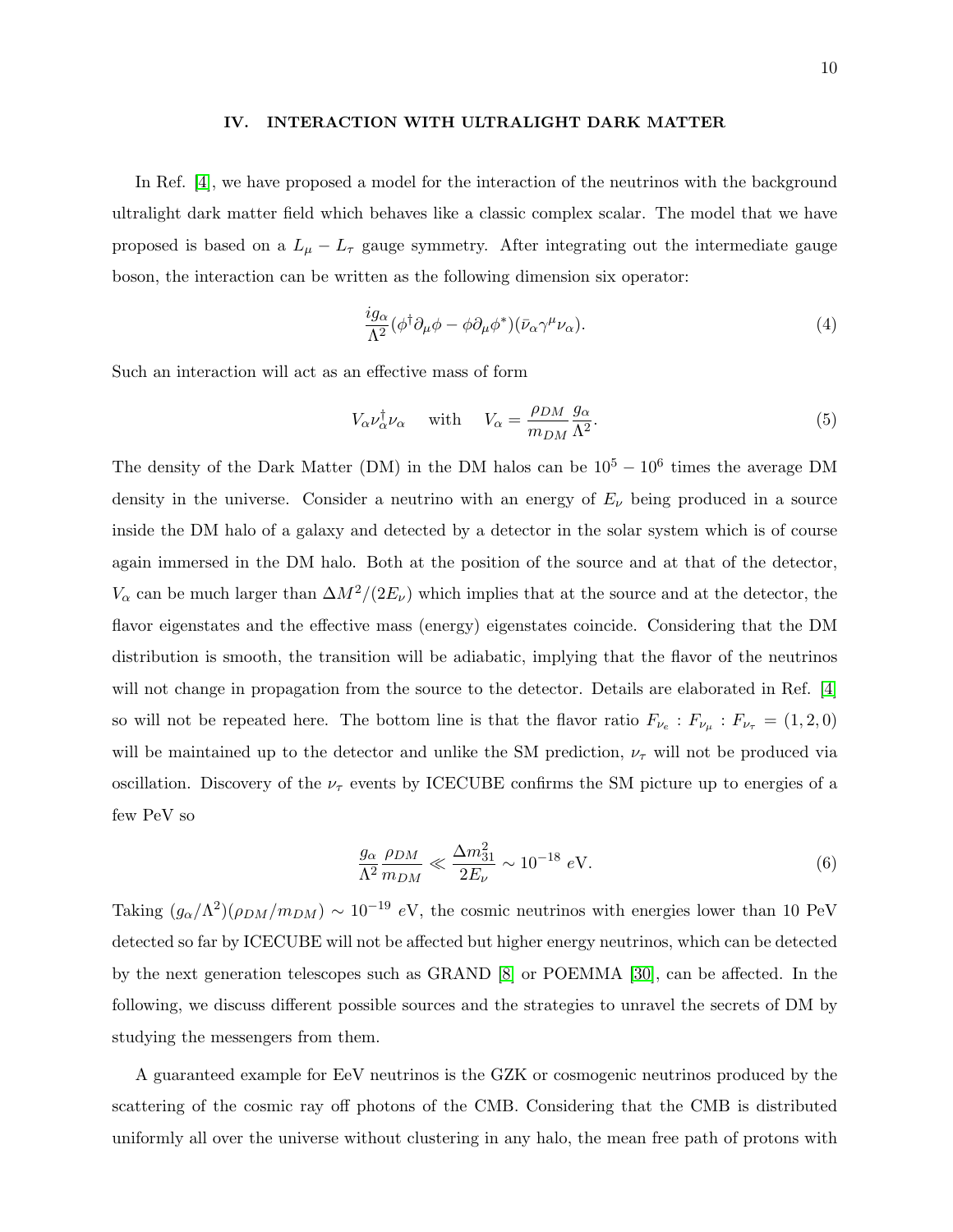energy exceeding  $5 \times 10^{19}$  eV is 6 Mpc [\[31\]](#page-18-0) which is larger than the halo size. That is even if the cosmic ray originates in a halo with large  $\rho_{DM}$ , the production of the neutrinos will take place outside the halo where  $\rho_{DM}$  is smaller than  $\sim 10^{-5}$  times  $\rho_{DM}$  in the halo. Combining this with the recent bound from observation of the tau neutrino events  $(i.e., Eq. 6)$  $(i.e., Eq. 6)$ , we conclude that the dark matter effects for the oscillation of the GZK neutrino are suppressed until they reach the Milky Way halo (or the DM halos en route). When neutrino flux reaches the halo, it can be described as mass eigenstates with the ratio  $F_{\nu_1}$ :  $F_{\nu_2}$ :  $F_{\nu_3} = 1 : 1 : 1$ . Due to DM effects  $\nu_1$ ,  $\nu_2$  and  $\nu_3$  will convert to coherent states  $\nu_e$ ,  $\nu_\mu$  and  $\nu_\tau$ , respectively but we cannot observationally distinguish this situation with pure SM without DM effects. Even if the neutrinos pass through the halo of another galaxy, the prediction does not change because the neutrinos exiting the halo will be in form of mass eigenstates with again a democratic ratios. DM effects become significant only when both the source and the detector are immersed in the regions with large  $\rho_{DM}$ . Of course, this statement applies for the case when the source is also inside the Milky Way dark matter halo [\[32\]](#page-18-1).

The three upcoming key players in exploring the cosmic neutrino flux will be ARA [\[6\]](#page-16-5), ARI-ANNA [\[7\]](#page-16-6), POEMMA [\[30\]](#page-17-17) and GRAND [\[8\]](#page-16-7). ARA and ARIANNA will probe the Antarctic ice and like ANITA, they will be sensitive to the Askaryan radiation from all three neutrino flavors. Moreover, they will be sensitive to Extensive Air Shower (EAS) from hadronic decay of  $\tau$  produced by the Charged Current (CC) interaction of  $\nu_{\tau}$ . GRAND will be only sensitive to the  $\nu_{\tau}$  events.

Taking a democratic flavor ratio for the neutrinos, the sensitivity of the first phase of GRAND after 3 years of data taking, covering an area of 10000 km<sup>2</sup> will be comparable to that of projected 3 year reach of ARA and ARIANNA [\[8\]](#page-16-7). If the latter detectors discover a significant neutrino flux by detecting Askaryan radiation but no  $\nu_{\tau}$  counterpart is observed, it will be hint for (1) an interaction of type with  $\frac{g_{\alpha}}{\Lambda^2}$  $\rho_{DM}$  $\frac{\rho_{DM}}{m_{DM}} \sim 10^{-20} - 10^{-19}$  eV; (2) the flux is originated from halos where  $\rho_{DM}$  is large. On the other hand, if these detectors confirm the (close to) democratic flavor ratio, we cannot simply constrain  $g_{\alpha}/\Lambda^2$  because, the origin of the flux may be outside the halo (*e.g.*, cosmogenic neutrinos). For the time being, the uncertainty in the prediction of the neutrino flux is as large as two orders of magnitude, ranging from just above the sensitivity of the phase I of GRAND after 3 years to the sensitivity of an upgrade of GRAND with 200000 km<sup>2</sup> coverage after three years [\[8\]](#page-16-7). The uncertainty comes from the uncertainty in the composition, spectra and source and the evolution history of the cosmic ray. If these uncertainties are reduced and the cosmogenic neutrino flux is predicted to be below the sensitivity of three years data of these experiments, the detection of a cosmic neutrino flux with energies of EeV would indicate a source such as an AGN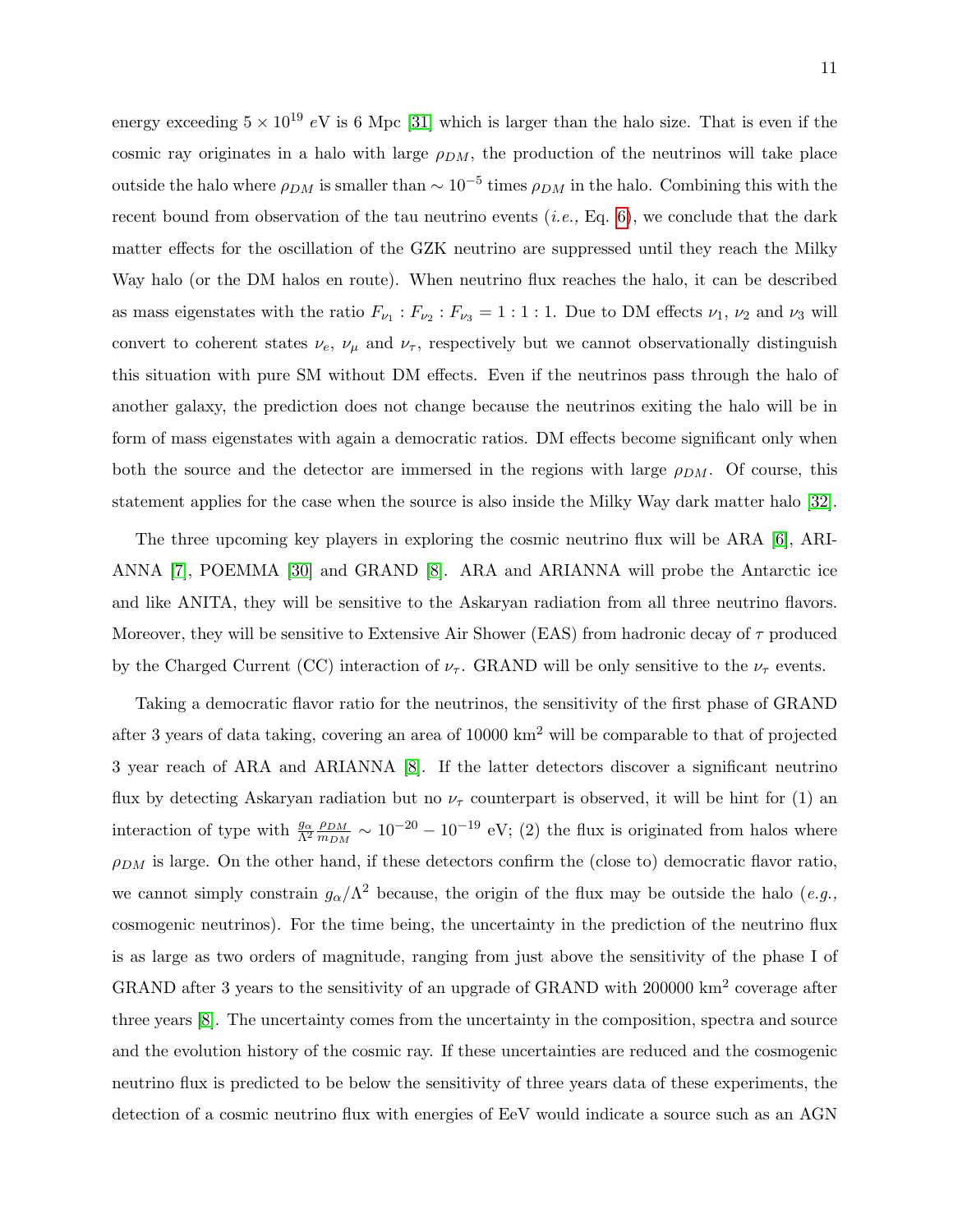in a halo. The detection of  $\nu_{\tau}$  events by GRAND and/or ARIANNA [\[7\]](#page-16-6) and ARA [\[6\]](#page-16-5) will then improve the upper bound on  $(g_{\alpha}/\Lambda^2)(\rho_{DM}/m_{DM})$  derived from the observation of  $\nu_{\tau}$  events by ICECUBE by three orders of magnitudes.

In the above discussion, we assumed time integration over the diffuse fluxes of neutrinos. In case of multimessenger events (composed of electromagnetic signal plus neutrinos) from transient activities of the point sources, we can make sure that the neutrino flux originates from a region with large enough  $\rho_{DM}$ . Of course, the number of events from a single outburst will be too small to test the  $\nu_e : \nu_\mu : \nu_\tau = 1 : 1 : 1$  hypothesis. In the lucky situation of observing a significant number of such multimessenger events, invaluable information can however be derived on  $(g_{\alpha}/\Lambda^2)(\rho_{DM}/m_{DM})$ .

## <span id="page-11-0"></span>V. REVISITING THE 3+1 SCHEME IN THE BACKGROUND OF ULTRALIGHT DM

Let us study the effects of the interaction of type shown in equation [\(4\)](#page-9-2) on the evolution of the neutrino flavor within the 3+1 neutrino mass scheme. Taking  $(g_{\alpha}/\Lambda^2)(\rho_{DM}/m_{DM})|_{\text{halo}} \sim 10^{-19}$ eV, if the mass of the sterile neutrinos is larger than 1 eV, the effect of dark matter halo on the effective mixing between  $\nu_s$  and active neutrinos will be negligible. However, in the early universe before neutrino decoupling,  $(g_{\alpha}/\Lambda^2)(\rho_{DM}/m_{DM})|_T \sim 10^5 \text{ eV}(T/\text{MeV})^3$ . The effective mixing between active and sterile neutrinos will therefore be suppressed in the early universe as long as the sterile neutrino mass is below few 100 keV. As a result, the production of the sterile neutrinos in the early universe will be suppressed so the bounds from cosmology on the 3+1 scheme can be avoided, saving the sterile neutrino solution to the LSND and MiniBooNE anomalies and reactor neutrino deficit [\[4\]](#page-16-3).

Let us now revisit the 3+1 solution to the ANITA anomalous events which we discussed in sect [III](#page-4-0) in the presence of ultralight DM effects. If  $\nu_e$  and  $\nu_\mu$  do not mix with  $\nu_s$ , their evolution will be similar to what described in Ref. [\[4\]](#page-16-3) and reviewed in sect. [IV:](#page-9-0)  $\nu_e$  and  $\nu_\mu$  will maintain their flavor from a source in a DM halo up to reaching the Earth, they will then become absorbed in the Earth without regenerating  $\nu_{\tau}$  in the lower energies so the bound in [\[13\]](#page-17-0) does not apply but the ANITA events cannot be explained, either. Let us however consider the cases that  $\nu_s$  simultaneously mixes with  $\nu_{\tau}$  and  $\nu_{\mu}/\nu_e$ . Since the bound on the mixing of  $\nu_{\mu}$  and  $\nu_s$  is relatively strong [\[27\]](#page-17-14), we will only consider the mixing of  $\nu_s$  with  $\nu_{\tau}$  and  $\nu_e$  with mixing angles  $\alpha$  and  $\beta$ , respectively. Taking the sterile neutrino mass  $M \sim 100$  eV-keV,  $\nu_e$  can oscillate to  $\nu_{\tau}$  and  $\nu_s$  en route. Starting with a flavor composition of  $F_{\nu_e}: F_{\nu_\mu}: F_{\nu_\tau}: F_{\nu_s} = 1:2:0:0$ , the flux at the detector in the effective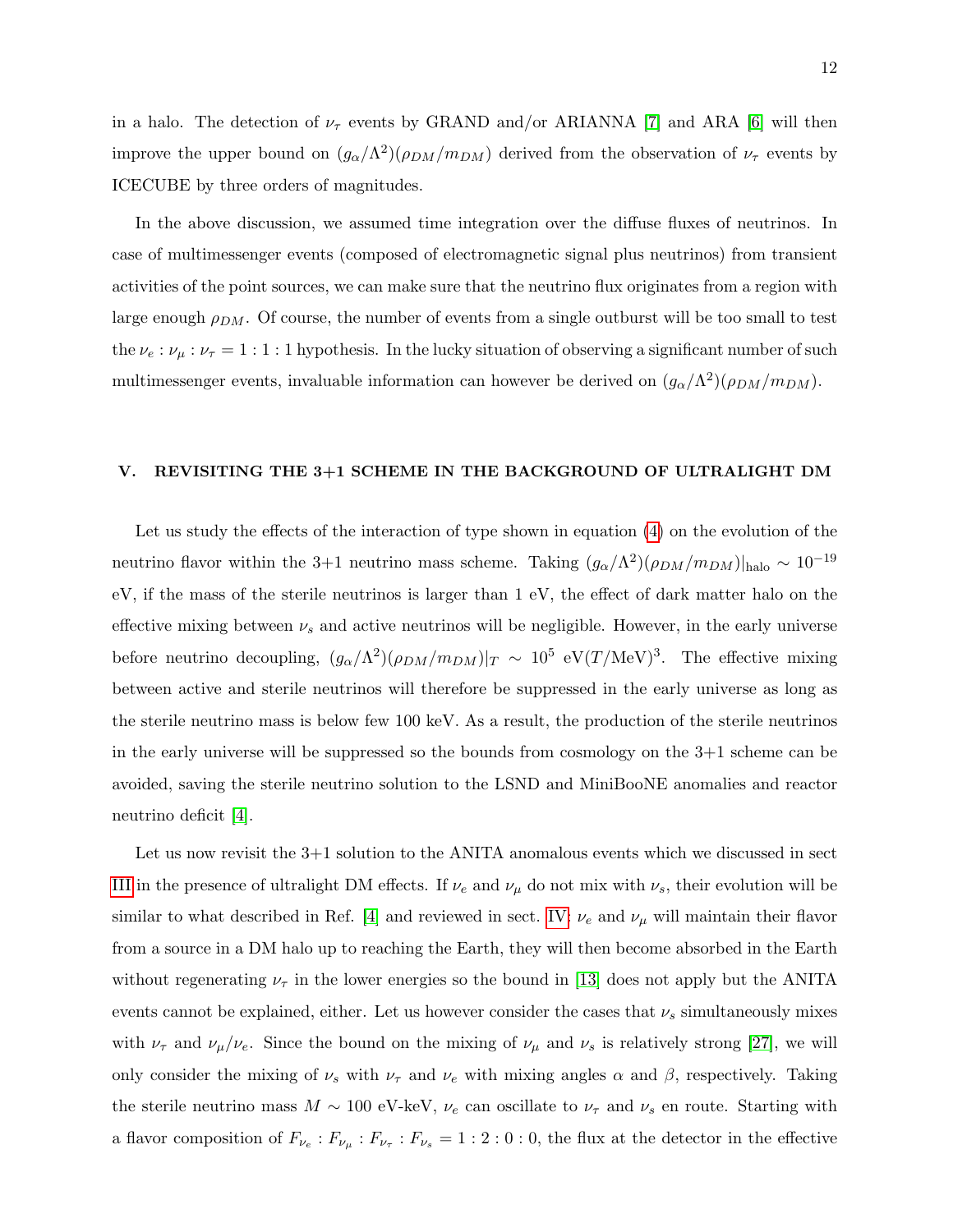mass basis can be described as  $(F_1 : F_2 : F_3 : F_4) = (\cos^2 \beta : 2 : \sin^2 \alpha \sin^2 \beta : \cos^2 \alpha \sin^2 \beta)$ where  $|\tilde{1}\rangle = \cos \beta |\nu_e\rangle - \sin \beta |\nu_s\rangle$ ,  $|\tilde{2}\rangle = |\nu_\mu\rangle$ ,  $|\tilde{3}\rangle = -\sin \alpha \sin \beta |\nu_e\rangle + \cos \alpha |\nu_\tau\rangle - \sin \alpha \cos \beta |\nu_s\rangle$  and  $|\tilde{4}\rangle = \cos \alpha \sin \beta |\nu_e\rangle + \sin \alpha |\nu_\tau\rangle + \cos \alpha \cos \beta |\nu_s\rangle$ . Although because of the DM effects through the interaction in Eq [\(4\)](#page-9-2), the  $\Delta m_{31}^2$  and  $\Delta m_{21}^2$  modes of the  $\nu_e \to \nu_\tau$  oscillation are suppressed, because of the  $\Delta m_{41}^2 = \Delta M^2$  splitting,  $\nu_e$  can partially convert into  $\nu_{\tau}$ . The probability of  $\nu_e \to \nu_{\tau}$  from a source in a halo up to the surface of the Earth can be written as

<span id="page-12-0"></span>
$$
P(\nu_e \to \nu_\tau)|_{surface}^{\oplus} = 2|U_{\tau 4}|^2|U_{e4}|^2 = 4 \times 10^{-3} \frac{|U_{\tau 4}|^2}{0.1} \frac{|U_{e4}|^2}{0.02}.
$$
 (7)

The  $\nu_e$  flux produced in a source at a halo can be decomposed as  $\nu_e = \cos \beta \tilde{\nu}_1 - \sin \alpha \sin \beta \tilde{\nu}_3 +$ cos  $\alpha$  sin  $\beta\tilde{\nu}_4$ . Travelling the long distance between the source and the Earth, the  $\tilde{\nu}_1$ ,  $\tilde{\nu}_3$  and  $\tilde{\nu}_4$ components decohere. The probability of  $\nu_e \rightarrow \nu_\tau$  after crossing the Earth will be given by

$$
P(\nu_e \to \nu_\tau)|_{cross}^{\oplus} = \cos^2 \beta P(\tilde{\nu}_1 \to \nu_\tau) + \sin^2 \alpha \sin^2 \beta P(\tilde{\nu}_3 \to \nu_\tau) + \cos^2 \alpha \sin^2 \beta P(\tilde{\nu}_4 \to \nu_\tau), \quad (8)
$$

where  $P(\tilde{\nu}_i \to \nu_\tau)$  takes care of the Earth matter effects, absorption in the Earth and the  $\Delta M^2$ oscillation modes. Fig. [\(2\)](#page-13-0) shows  $P(\nu_e \to \nu_\tau)$  and  $P(\bar{\nu}_e \to \bar{\nu}_\tau)$  from a source in a halo up to the detector after crossing a chord of size L. To draw the figure, we have taken  $|U_{\tau 4}|^2 \simeq \sin^2 \alpha = 0.1$ and  $|U_{e4}|^2 \simeq \sin^2 \beta = 0.02$  which satisfy the present bounds [\[27\]](#page-17-14). The rest of the input is similar to what is assumed to draw Fig. [1.](#page-7-0) Comparing Fig. [2](#page-13-0) with Eq. [\(7\)](#page-12-0), we find that the ratio of the  $\nu_{\tau}$  flux at the arrival on the Earth to that after traversing chords of size 5000 km-7500 km will not be larger than  $\sim$  10. As seen in Fig [2,](#page-13-0) in this model  $\nu_{\tau}$  with EeV energy can emerge and therefore scatter to  $\tau$  deep inside the Earth so the spectral shape of the regenerated neutrino flux at lower energies (*i.e.*, the flux from  $\nu_{\tau} \to \tau \to \nu_{\tau} \to \dots \to \nu_{\tau}$ ) will be different from that predicted within the SM [\[13\]](#page-17-0). Computing the spectral shape is beyond the scope of the present paper but we can estimate the total lower energy regenerated  $\nu_{\tau}$  flux as

$$
F\Gamma \int_0^L P(\nu_e \to \nu_\tau)|_{cross}^{\oplus}[x]dx \sim 0.01F,
$$

where F is the time integrated flux of  $\tilde{\nu}_1 \simeq \nu_e$  at the surface and  $L \sim 5000 - 7500$  km is the chord size. Within the SM, the  $\nu_{\tau}$  flux at the surface would be equal to the  $\nu_e$  flux, F which would be entirely absorbed and would lead to regenerated lower energy  $\nu_{\tau}$  flux. Thus, the bound of  $10^{-7}$  cm<sup>-2</sup> derived in [\[13\]](#page-17-0) on the  $\nu_{\tau}$  flux within the SM framework should be reinterpreted as  $0.01F < 10^{-7}$  cm<sup>-2</sup> or  $F < 10^{-5}$  cm<sup>-2</sup> within the present model. Saturating this bound, we expect

$$
FP(\nu_e \to \nu_\tau)|_{cross}^{\oplus} Acc = 10 \frac{F}{10^{-5} \text{ cm}^{-2}} \frac{P(\nu_e \to \nu_\tau)}{0.0005} \frac{Acc}{2 \times 10^9 \text{ cm}^2},\tag{9}
$$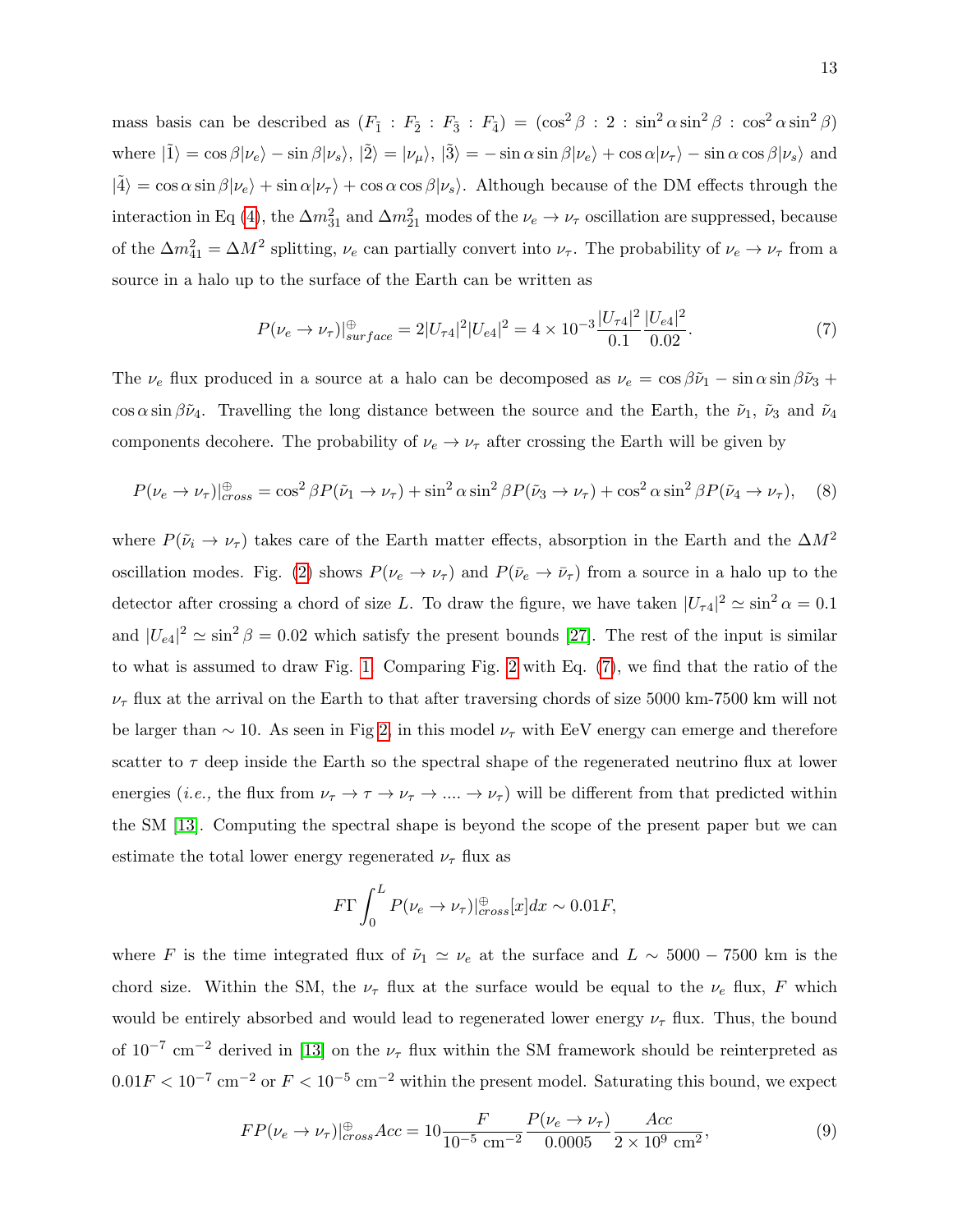where Acc is the acceptance of the neutrino telescope. Taking Acc equal to the acceptence of ANITA, we find that the number of events can be as large as 10. Thus the ANITA events can readily be explained with  $F \sim 10^{-6}$  cm<sup>-2</sup>.



<span id="page-13-0"></span>FIG. 2. Probability  $\nu_e \rightarrow \nu_\tau$  in the presence of DM effects within the 3 + 1 scheme versus the size of the traversed chord. We have assumed that both in the solar system and in the production site, the dark matter density is relatively large with  $V_\alpha \gg \Delta m_{31}^2/(2E_\nu)$  but still  $V_\alpha \ll \Delta M^2/(2E_\nu)$  so the effective mixing between active and sterile neutrinos remain equal to the values in the vacuum but the effective mixings between active neutrinos become suppressed. We have taken  $|U_{\tau 4}|^2 = 0.1$  and  $|U_{e4}|^2 = 0.02$ . The rest of the parameters are as described in the caption of Fig. [\(1\)](#page-7-0). The orange and blue lines respectively correspond to the antineutrino and neutrino modes.

Let us discuss the possible source for the ANITA events. To produce  $\nu$  with an energy of EeV, the energy of proton impinging on the background photon and proton should be around 10 EeV. To have the  $p + \gamma \rightarrow \Delta$  resonance,  $\gamma$  has to have an energy of order of 0.05 eV. For a thermal distribution of photon with a temperature of 0.05 eV or larger, taking the cross section equal to 120  $\mu b$  [\[33\]](#page-18-2), the mean free path of the proton will be of order of the size of the jets of AGNs. In case of proton proton interaction, the largest contribution comes from a parton in the incident proton carrying momentum fraction of 0.1 scattering on a very low momentum fraction parton such that their center of mass energy is of order of 1 GeV or smaller. However, partons in other ranges can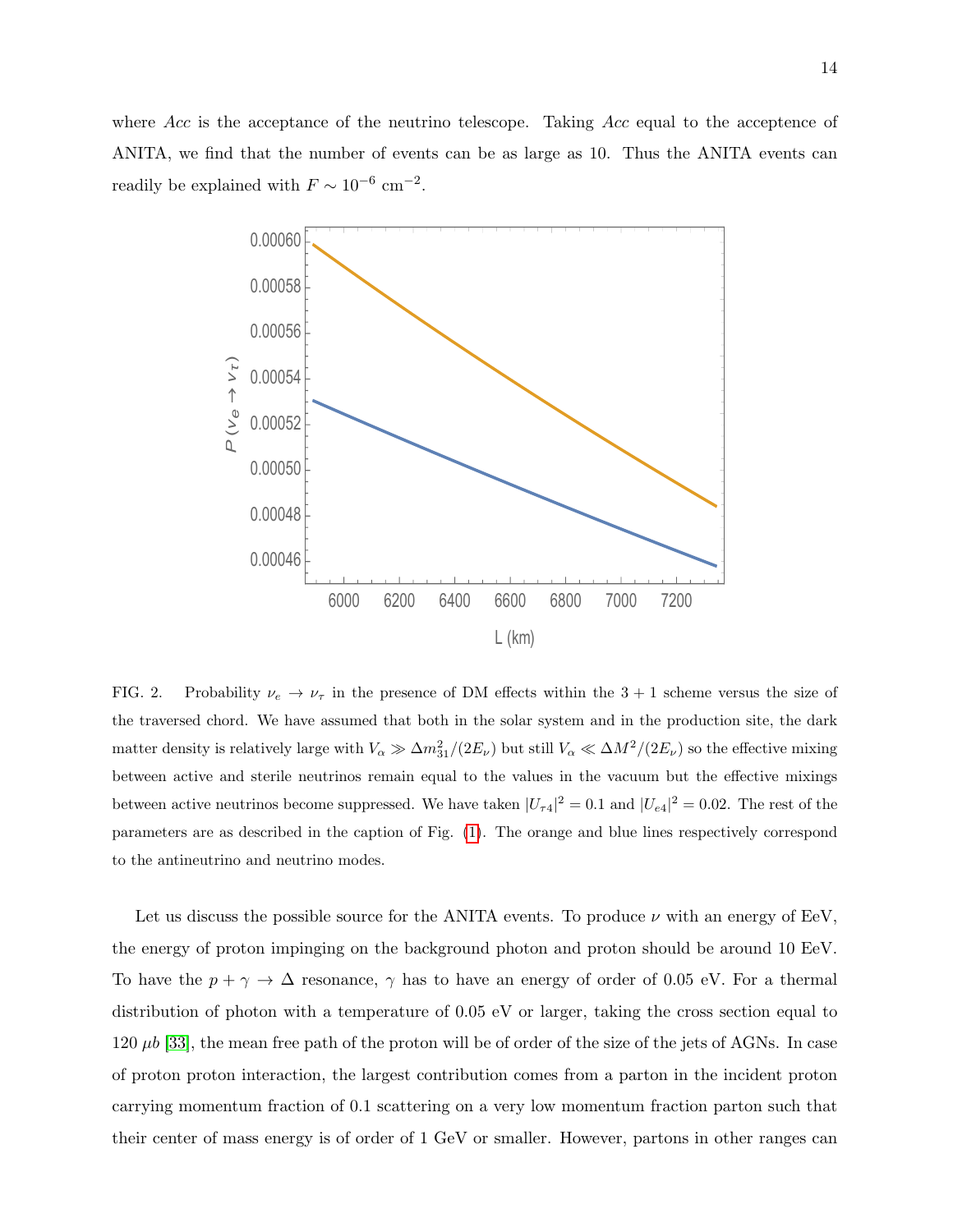also produce  $\nu_{\tau}$  (reaching the Earth surface) as well as  $\nu_e$  and  $\nu_{\mu}$  at energies of order of ∼PeV.

Let us entertain the possibility of explaining the two  $\nu_{\tau}$  events observed by ICECUBE within this scenario, ruling in  $V_{\alpha} \sim 10^{-18}$  eV. For relatively small values of  $\Delta M^2$  with  $E_{\nu}/\Delta M^2 \gg R_{\oplus}$ , we then expect  $F_{\nu_{\tau}}/F_{\nu_e} = 2|U_{e4}|^2|U_{\tau 4}|^2 < 4 \times 10^{-3}$  which is ruled out by ICECUBE. For larger  $\Delta M^2$  with  $E_\nu/\Delta M^2 \sim R_{\oplus}$ , this ratio will still remain smaller than few percent which is again ruled out.

## <span id="page-14-0"></span>VI. CONCLUSIONS

In the next decades, arrays of radio telescopes with huge coverage will make a breakthrough in studying the anticipated cosmogenic neutrinos as well as other possible neutrino fluxes with EeV range energies. While GRAND detector will be sensitive to the  $\nu_{\tau}$  flux by observing Extensive Air Showers initiated by  $\nu_{\tau}$ , ARA and ARIANNA can both detect such showers from  $\nu_{\tau}$  as well as the Askaryan radiation from all flavors. It seems that from observational point of view in this extremely high energies, the  $\tau$  flavor holds a special place amongst the flavors. If new physics leads to a significant deviation from the canonical democratic flavor composition, it would imply drastic consequences for the discoveries to be made by these upcoming detectors. We have focused on the following beyond SM scenarios that can have non-trivial effects on the flavor composition of cosmic neutrinos: (1) The  $3 + 1$  neutrino scheme with  $U_{\tau 4} \neq 0$  which is motivated by the two anomalous  $\nu_{\tau}$  events reported by ANITA; (2) Current-current interaction between neutrinos and the background ultralight Dark Matter  $(DM)$ ; (3) A combination of  $(1)$  and  $(2)$ .

We have discussed and corrected a misconception that existed in the literature about the propagation of a coherent linear combination of sterile and active neutrino states in matter in the presence of CC scattering and absorption. We have shown that at energies of EeV when the Earth becomes opaque for the active neutrinos, the active components of mass eigenstates become absorbed. As a result, for  $\Delta M^2 R_{\oplus}/E_{\nu} \ll 1$ ,  $\nu_4$  will convert to  $\nu_s$  after crossing chords with size larger than  $\sim$  1000 km. As a result, high energy  $\nu_4$  crossing the Earth could not produce the  $\tau$  events detected by ANITA. We have however shown that if the length of the oscillation between active and sterile neutrino is comparable to the chord size,  $P(\nu_4 \to \nu_\tau) \sim 0.01$  and  $P(\nu_3 \to \nu_\tau) \sim 10^{-3}$ . For  $\Delta M^2 R_{\oplus}/E_{\nu} \gg 1$ ,  $P(\nu_4 \to \nu_{\tau})$  remains of order of  $O(1\%)$  but  $P(\nu_3 \to \nu_{\tau})$  vanishes. Thus, to have relatively large  $P(\nu_3 \to \nu_\tau)$  and  $P(\nu_4 \to \nu_\tau)$ , the mass of the fourth neutrino should be  $O(500 \text{ eV})$ . On the other hand, the mass of fourth neutrino has to be smaller than MeV to make its lifetime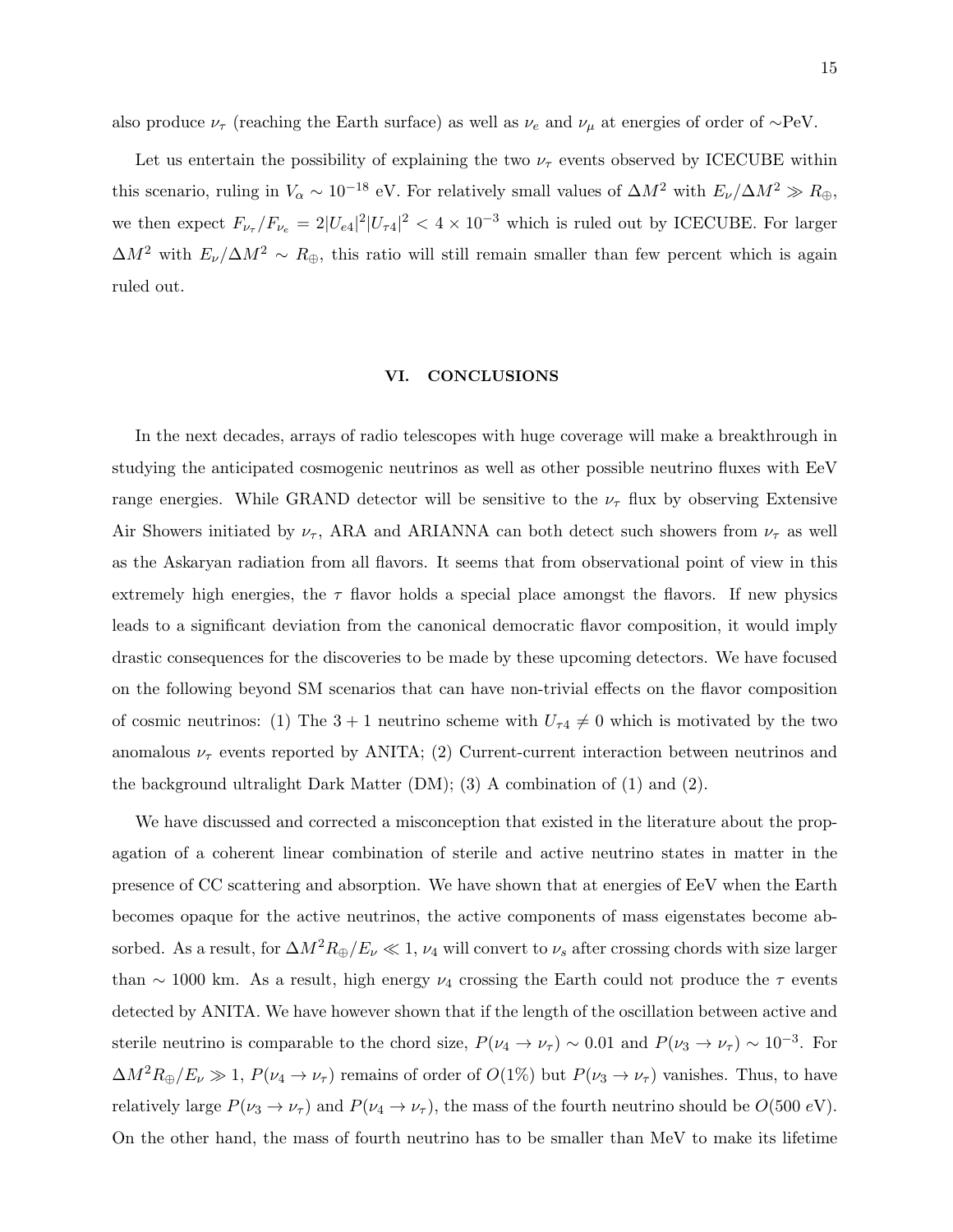long enough to travel cosmological distances [\[11\]](#page-16-10). With such values for the parameters, the fourth neutrino will be produced in the early Universe and can contribute to extra relativistic degrees of freedom on which there are strong bounds from CMB and big bang nucleosynthesis. We have also shown that within the 3+1 solution to the ANITA anomalous events a large flux of  $\nu_{\tau}$  is predicted to enter the Earth that will reproduce lower energy (PeV) neutrino flux via  $\nu_{\tau} \to \tau ... \to \nu_{\tau}$  in the Earth detectable by ICECUBE. The corresponding bound discussed in [\[13\]](#page-17-0) will rule out this solution. We have argued that turning on other mixing angles (e.g.,  $U_{e4}$  and  $U_{\mu 4}$ ) or exotic decay modes for meson at source of form  $\pi \to \mu \nu_s$  or  $e\nu_s$  cannot be a remedy because of the already existent bounds on the mixing parameters and/or on the branching ratios of the exotic modes.

We have then discussed the implications of an interaction of form  $(4)$  between ultralight dark matter and neutrinos for the flux of extremely high energy neutrinos with energies of EeV. We have interpreted the recent observation of the 100 TeV and 2 PeV  $\nu_{\tau}$  events in the ICECUBE data [\[5\]](#page-16-4) as an upper bound on the coupling of this interaction. Despite this rather tight bound, the effect can be still significant for higher energy neutrinos detectable by ANITA and its forthcoming successors. We have argued that although the dark matter effects can be significant for the propagation of each flavor of cosmogenic neutrinos when they enter the DM halo of our galaxy, the DM effect will not alter the canonic  $\nu_e : \nu_\mu : \nu_\tau = 1 : 1 : 1$  prediction for the cosmogenic neutrinos. The reason is that the cosmogenic neutrinos are produced in regions where DM density is low. However, if the source is located in a halo (either the Milky Way DM halo or the halo of another galaxy), the DM effect may maintain the original flavor ratio of  $\nu_e : \nu_\mu : \nu_\tau = 1 : 2 : 0$  up to the Earth. This means while the ARA and ARIANNA detectors will observe the Askaryan effects from the  $\nu_e$  and  $\nu_{\mu}$  fluxes, GRAND or other detectors will not observe Extensive Air Shower signals from the  $\nu_{\tau}$ flux. We have argued that by improving the uncertainties on the prediction of the total flux of cosmogenic neutrinos, the ratio  $\nu_{\tau}/(\nu_e + \nu_{\mu})$  derived from combined analysis of the data from these future detectors can yield information on the coupling between neutrinos and dark matter of form  $(4).$  $(4).$ 

We have then studied the  $3 + 1$  scheme in the presence of an interaction of form [\(4\)](#page-9-2) with ultralight dark matter. As first proposed in  $[15]$ , this form of interaction can save the  $3+1$  scheme from cosmological bounds. Moreover, in the presence of this interaction, the conversion of cosmic  $\nu_e$  ( $\nu_\mu$ ) to  $\nu_\tau$  will be suppressed by  $|U_{e4}|^2 |U_{\tau 4}|^2$  ( $|U_{\mu 4}|^2 |U_{\tau 4}|^2$ ). This helps tp relax the bound from non-observation of accompanying regenerated lower energy flux by ICECUBE. We have shown that with  $U_{e4}$  and  $U_{\tau 4}$  saturating the present bound, the ANITA events find a reasonable solution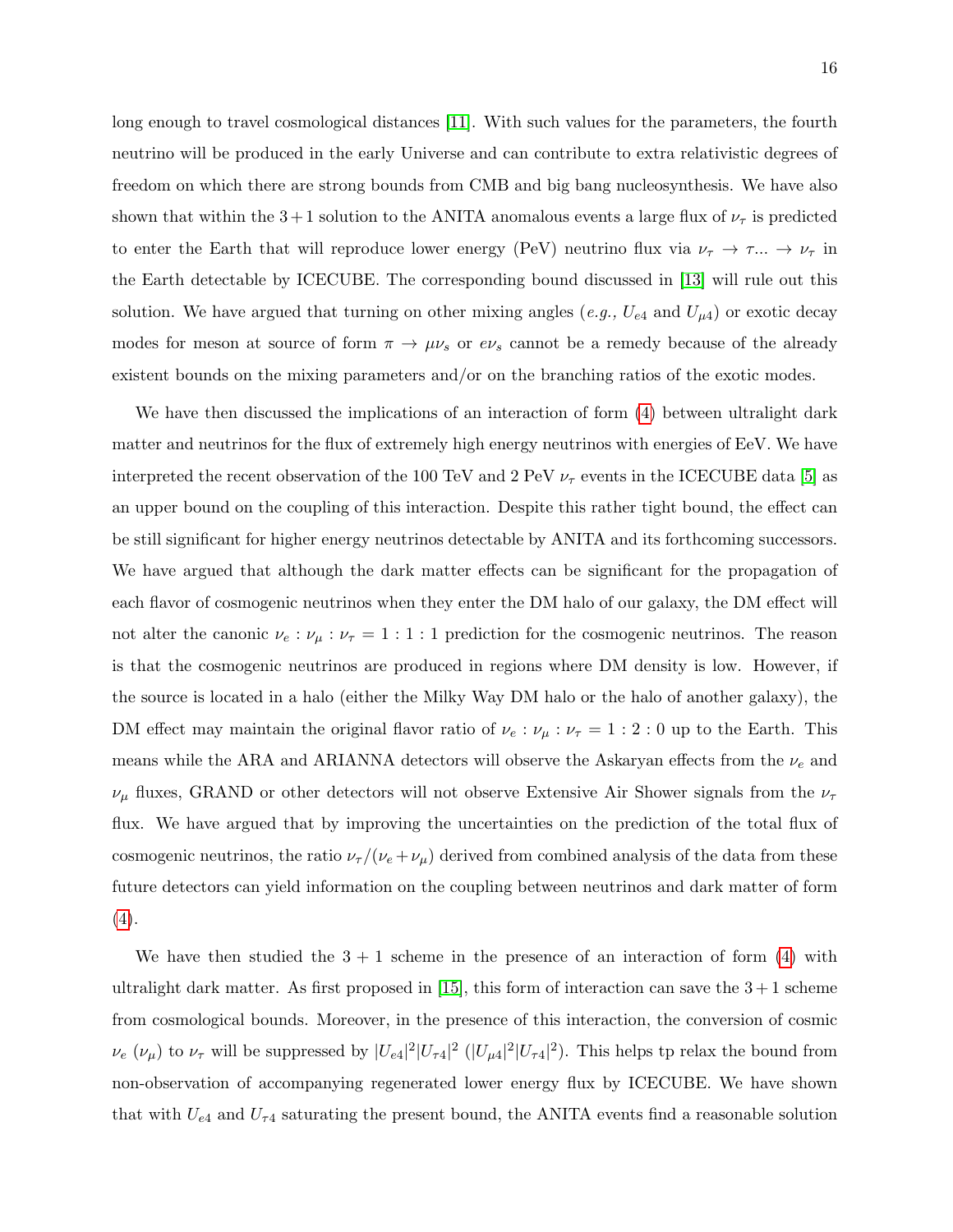within the  $3 + 1$  scheme with an interaction of form [\(4\)](#page-9-2).

## ACKNOWLEDGMENT

The author is very grateful to A. Smirnov, A. Kheirandish and S. Palomares-Ruiz for very useful comments and the encouragement. She also thanks K. Murase for the useful comments. This project has received funding /support from the European Union's Horizon 2020 research and innovation programme under the Marie Sklodowska -Curie grant agreement No 860881-HIDDeN. The author has received partial financial support from Saramadan under contract No. ISEF/M/98223 and No. ISEF/M/99169.

- <span id="page-16-1"></span><span id="page-16-0"></span>[1] R. Abbasi et al. [IceCube], [\[arXiv:2011.03545](http://arxiv.org/abs/2011.03545) [astro-ph.HE]].
- [2] M. Bustamante, J. F. Beacom and W. Winter, Phys. Rev. Lett. 115 (2015) no.16, 161302 doi:10.1103/PhysRevLett.115.161302 [\[arXiv:1506.02645](http://arxiv.org/abs/1506.02645) [astro-ph.HE]].
- <span id="page-16-2"></span>[3] P. B. Denton and I. Tamborra, Phys. Rev. Lett. 121 (2018) no.12, 121802 doi:10.1103/PhysRevLett.121.121802 [\[arXiv:1805.05950](http://arxiv.org/abs/1805.05950) [hep-ph]]; A. Abdullahi and P. B. Denton, Phys. Rev. D 102 (2020) no.2, 023018 doi:10.1103/PhysRevD.102.023018 [\[arXiv:2005.07200](http://arxiv.org/abs/2005.07200) [hep-ph]].
- <span id="page-16-3"></span>[4] Y. Farzan and S. Palomares-Ruiz, Phys. Rev. D 99 (2019) no.5, 051702 doi:10.1103/PhysRevD.99.051702 [\[arXiv:1810.00892](http://arxiv.org/abs/1810.00892) [hep-ph]].
- <span id="page-16-5"></span><span id="page-16-4"></span>[5] R. Abbasi et al. [IceCube], [\[arXiv:2011.03561](http://arxiv.org/abs/2011.03561) [hep-ex]].
- <span id="page-16-6"></span>[6] Ara Collaboration, Astroparticle Physics, vol. 35, pp. 457–477, Feb. 2012.
- <span id="page-16-7"></span>[7] S. W. Barwick, E. C. Berg, D. Z. Besson, et al., Astroparticle Physics, vol. 70, pp. 12–26, Oct. 2015.
- [8] K. Fang, J. Álvarez-Muñiz, R. Alves Batista, M. Bustamante, W. Carvalho, D. Charrier, I. Cognard, S. de Jong, K. D. de Vries and C. Finley, et al. PoS ICRC2017 (2018), 996 doi:10.22323/1.301.0996 [\[arXiv:1708.05128](http://arxiv.org/abs/1708.05128) [astro-ph.IM]].
- <span id="page-16-8"></span>[9] K. D. de Vries and S. Prohira, Phys. Rev. Lett. 123 (2019) no.9, 091102 doi:10.1103/PhysRevLett.123.091102 [\[arXiv:1903.08750](http://arxiv.org/abs/1903.08750) [astro-ph.HE]].
- <span id="page-16-9"></span>[10] I. M. Shoemaker, A. Kusenko, P. K. Munneke, A. Romero-Wolf, D. M. Schroeder and M. J. Siegert, Annals Glaciol. 61 (2020) no.81, 92-98 doi:10.1017/aog.2020.19 [\[arXiv:1905.02846](http://arxiv.org/abs/1905.02846) [astro-ph.HE]].
- <span id="page-16-10"></span>[11] J. F. Cherry and I. M. Shoemaker, Phys. Rev. D 99 (2019) no.6, 063016 doi:10.1103/PhysRevD.99.063016 [\[arXiv:1802.01611](http://arxiv.org/abs/1802.01611) [hep-ph]].
- <span id="page-16-11"></span>[12] A. Esmaili and Y. Farzan, JCAP 12 (2019), 017 doi:10.1088/1475-7516/2019/12/017 [\[arXiv:1909.07995](http://arxiv.org/abs/1909.07995) [hep-ph]].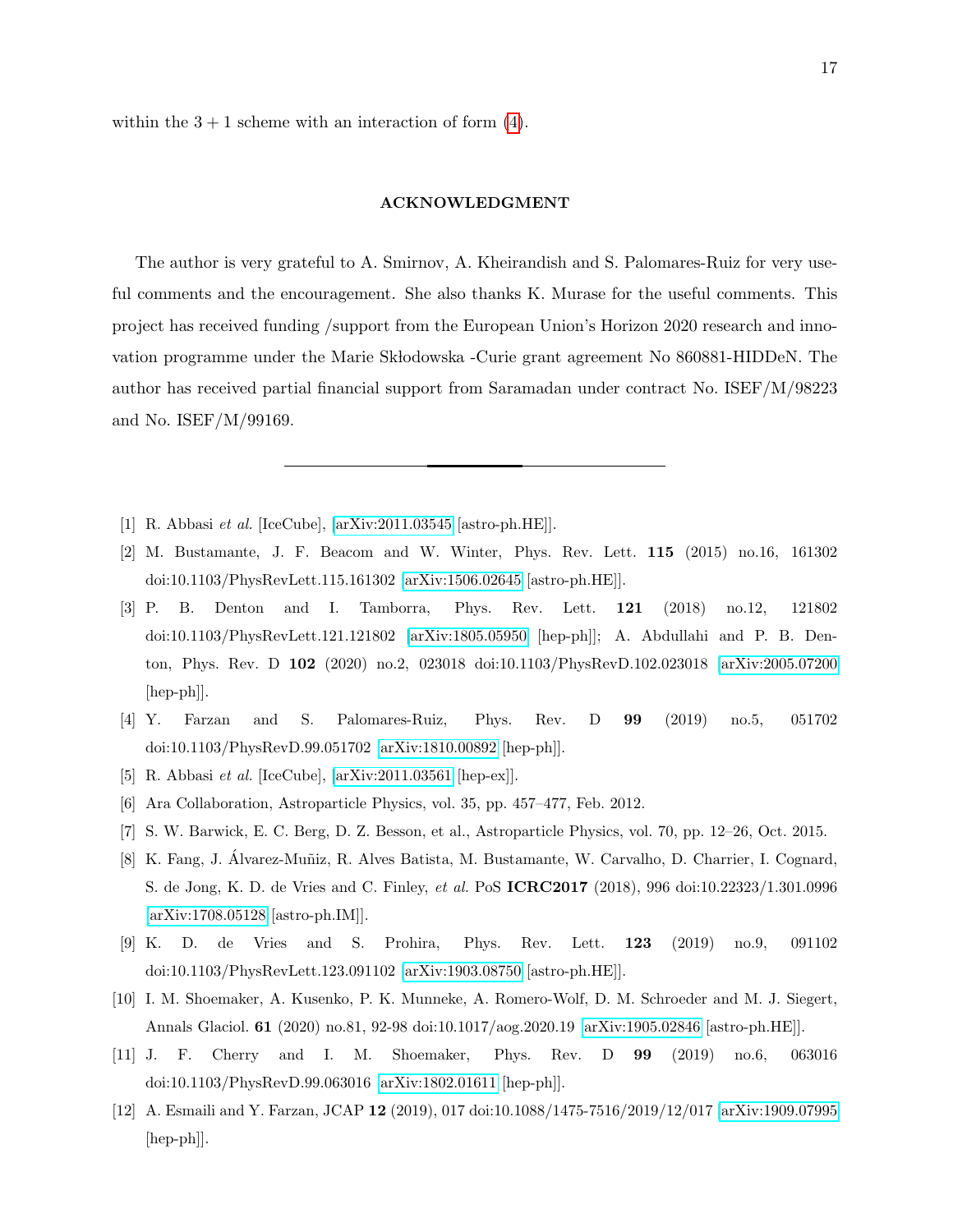- <span id="page-17-0"></span>[13] I. Safa, A. Pizzuto, C. A. Arg¨uelles, F. Halzen, R. Hussain, A. Kheirandish and J. Vandenbroucke, JCAP 01 (2020), 012 doi:10.1088/1475-7516/2020/01/012 [\[arXiv:1909.10487](http://arxiv.org/abs/1909.10487) [hep-ph]].
- <span id="page-17-1"></span>[14] A. Pizzuto et al. [IceCube], PoS ICRC2019 (2021), 981 doi:10.22323/1.358.0981 [\[arXiv:1908.08060](http://arxiv.org/abs/1908.08060) [astro-ph.HE]].
- <span id="page-17-2"></span>[15] Y. Farzan, Phys. Lett. B 797 (2019), 134911 doi:10.1016/j.physletb.2019.134911 [\[arXiv:1907.04271](http://arxiv.org/abs/1907.04271) [hep-ph]].
- <span id="page-17-3"></span>[16] X. Y. Wang, R. Y. Liu, Z. G. Dai and K. S. Cheng, Phys. Rev. D 84 (2011), 081301 doi:10.1103/PhysRevD.84.081301 [\[arXiv:1106.2426](http://arxiv.org/abs/1106.2426) [astro-ph.HE]].
- <span id="page-17-5"></span><span id="page-17-4"></span>[17] K. Murase, AIP Conf. Proc. 1065 (2008) no.1, 201-206 doi:10.1063/1.3027912
- [18] G. R. Farrar and A. Gruzinov, Astrophys. J. 693 (2009), 329-332 doi:10.1088/0004-637X/693/1/329 [\[arXiv:0802.1074](http://arxiv.org/abs/0802.1074) [astro-ph]].
- <span id="page-17-6"></span>[19] T. Piran, Rev. Mod. Phys. 76 (2004), 1143-1210 doi:10.1103/RevModPhys.76.1143 [\[arXiv:astro](http://arxiv.org/abs/astro-ph/0405503)[ph/0405503](http://arxiv.org/abs/astro-ph/0405503) [astro-ph]].
- <span id="page-17-7"></span>[20] L. Nellen, K. Mannheim and P. L. Biermann, Phys. Rev. D 47 (1993), 5270-5274 doi:10.1103/PhysRevD.47.5270 [\[arXiv:hep-ph/9211257](http://arxiv.org/abs/hep-ph/9211257) [hep-ph]].
- <span id="page-17-8"></span>[21] F. W. Stecker, C. Done, M. H. Salamon and P. Sommers, Phys. Rev. Lett. 66 (1991), 2697-2700 [erratum: Phys. Rev. Lett. 69 (1992), 2738] doi:10.1103/PhysRevLett.66.2697
- <span id="page-17-9"></span>[22] N. Sahakyan, Astrophys. J. 866 (2018) no.2, 109 doi:10.3847/1538-4357/aadade [\[arXiv:1808.05651](http://arxiv.org/abs/1808.05651) [astro-ph.HE]].
- <span id="page-17-10"></span>[23] R. Y. Liu, K. Wang, R. Xue, A. M. Taylor, X. Y. Wang, Z. Li and H. Yan, Phys. Rev. D 99 (2019) no.6, 063008 doi:10.1103/PhysRevD.99.063008 [\[arXiv:1807.05113](http://arxiv.org/abs/1807.05113) [astro-ph.HE]].
- <span id="page-17-11"></span>[24] X. Rodrigues, S. Gao, A. Fedynitch, A. Palladino and W. Winter, Astrophys. J. Lett. 874 (2019) no.2, L29 doi:10.3847/2041-8213/ab1267 [\[arXiv:1812.05939](http://arxiv.org/abs/1812.05939) [astro-ph.HE]].
- <span id="page-17-12"></span>[25] K. Murase, F. Oikonomou and M. Petropoulou, Astrophys. J. 865 (2018) no.2, 124 doi:10.3847/1538- 4357/aada00 [\[arXiv:1807.04748](http://arxiv.org/abs/1807.04748) [astro-ph.HE]].
- <span id="page-17-13"></span>[26] H. Abreu et al. [FASER], Eur. Phys. J. C 80 (2020) no.1, 61 doi:10.1140/epjc/s10052-020-7631-5 [\[arXiv:1908.02310](http://arxiv.org/abs/1908.02310) [hep-ex]].
- <span id="page-17-14"></span>[27] M. Dentler, A. Hernández-Cabezudo, J. Kopp, P. A. N. Machado, M. Maltoni, I. Martinez-Soler and T. Schwetz, JHEP 08 (2018), 010 doi:10.1007/JHEP08(2018)010 [\[arXiv:1803.10661](http://arxiv.org/abs/1803.10661) [hep-ph]].
- <span id="page-17-15"></span>[28] C. A. Argüelles, F. Halzen, L. Wille, M. Kroll and M. H. Reno, Phys. Rev. D  $92$  (2015) no.7, 074040 doi:10.1103/PhysRevD.92.074040 [\[arXiv:1504.06639](http://arxiv.org/abs/1504.06639) [hep-ph]]; A. Cooper-Sarkar, P. Mertsch and S. Sarkar, JHEP 08 (2011), 042 doi:10.1007/JHEP08(2011)042 [\[arXiv:1106.3723](http://arxiv.org/abs/1106.3723) [hep-ph]].
- <span id="page-17-16"></span>[29] A. Romero-Wolf, S. A. Wissel, H. Schoorlemmer, W. R. Carvalho, J. Alvarez-Muñiz, E. Zas, P. Allison, O. Banerjee, L. Batten and J. J. Beatty, et al. Phys. Rev. D 99 (2019) no.6, 063011 doi:10.1103/PhysRevD.99.063011 [\[arXiv:1811.07261](http://arxiv.org/abs/1811.07261) [astro-ph.HE]].
- <span id="page-17-17"></span>[30] A. V. Olinto, J. H. Adams, R. Aloisio, L. A. Anchordoqui, D. R. Bergman, M. E. Bertaina, P. Bertone, F. Bisconti, M. Bustamante and M. Casolino, et al. PoS ICRC2019 (2020), 378